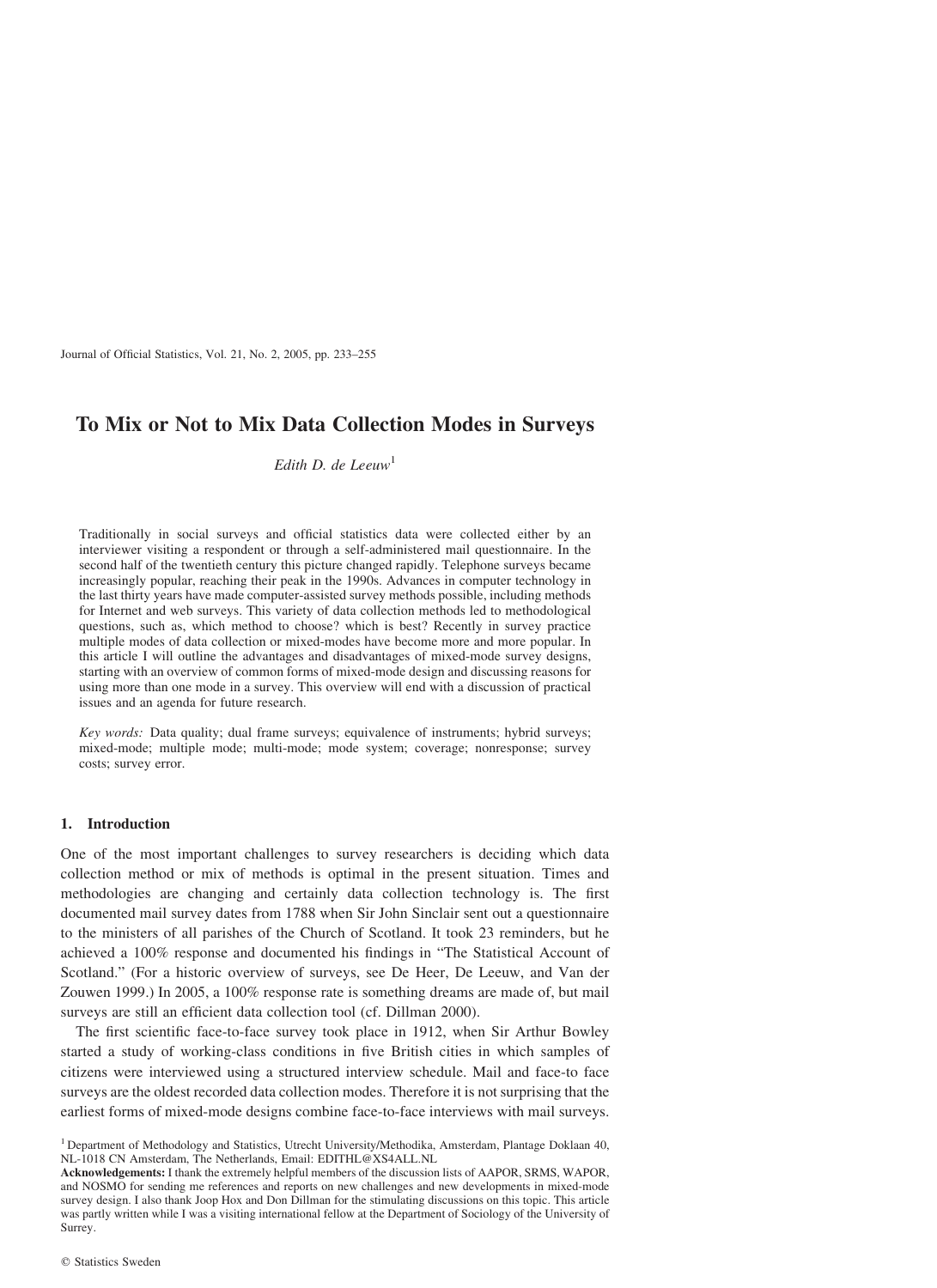For example, in longitudinal or panel surveys, face-to-face interviews were used in the recruitment phase to maximize response and to administer base-line questionnaires to household members. In the next waves, data were then collected with less costly mail surveys. Almost the same approach is now in vogue for establishing "access" panels and Internet panels: telephone interviews for recruitment and far less costly web surveys for follow-up data collection. The technology changed, but the reasons for mixing modes and the basic approach did not.

Whilst the face-to-face interview was the gold standard in the fifties and sixties of the twentieth century, the telephone survey quickly became popular during the seventies and soon became the predominant mode in the U.S.A. (see Nathan 2001). The popularity of telephone surveys led to a new mixed-mode approach as mixes of face-to-face and telephone surveys were implemented. For instance, beginning in 1984, the British Labour Force Survey used telephone interviews in a quarterly panel design. In this mixed-mode design all first interviews were conducted in person, and the follow-up interviews were conducted by telephone (Wilson, Blackshaw, and Norris 1988).

The rapid growth of computer technology caused the next important change in data collection. Computer-assisted equivalents were developed for all major data collection methods (De Leeuw and Collins 1997; Couper and Nicholls 1998) with a generally positive effect on data quality and a potential for new applications (for an overview, see De Leeuw 2002). The greater efficiency and more effective case management of computer-assisted telephone interviewing (CATI) made this a powerful tool for the screening of potential respondents and for nonresponse follow-ups (cf. Connett 1998; Dillman 2000, p. 218). The development of integrated programs stimulated the use of computer-assisted self-interviewing (CASI) in face-to-face interviews, and CAPI-CASI mixes became popular especially in interviews on sensitive topics. The procedure is straightforward: when sensitive questions have to be asked the interviewer hands over the computer to the respondent for a short period. The respondent can answer in all privacy and the interviewer remains at a respectful distance, but is available for instructions and assistance. This is the most common use of CASI and is equivalent to the traditional procedure where an interviewer might give a paper questionnaire to a respondent to fill in privately (cf. De Leeuw, 2002). A more recent form of computer-assisted selfinterviewing has come about by means of the establishment of computerized household panels (Saris 1998), where households are equipped with computers and software and questionnaires are sent electronically on a regular basis. CATI facilities are still necessary to recruit panel members and assist respondents with problems.

The latest development is the web or Internet survey. Internet or web surveys are very cost and time efficient (Dillman 2000; Couper 2000), and this together with the novelty value have made them very popular in a short time. They have a great potential, but they also still have limitations (e.g., noncoverage, nonresponse). For a general introduction and overview concerning web surveys, see Couper (2000). For detailed updates on methodological issues regarding web surveys, see the WebSM website, a nonprofit website dedicated to such issues (www.websm.org). The rapidly growing interest in web surveys, their potential and limitations, gave a new impetus to mixed-mode designs. Combinations of web and paper mail surveys are now being investigated, especially at universities and in official statistics (Couper 2000, Dillman 2000). At the same time, mixes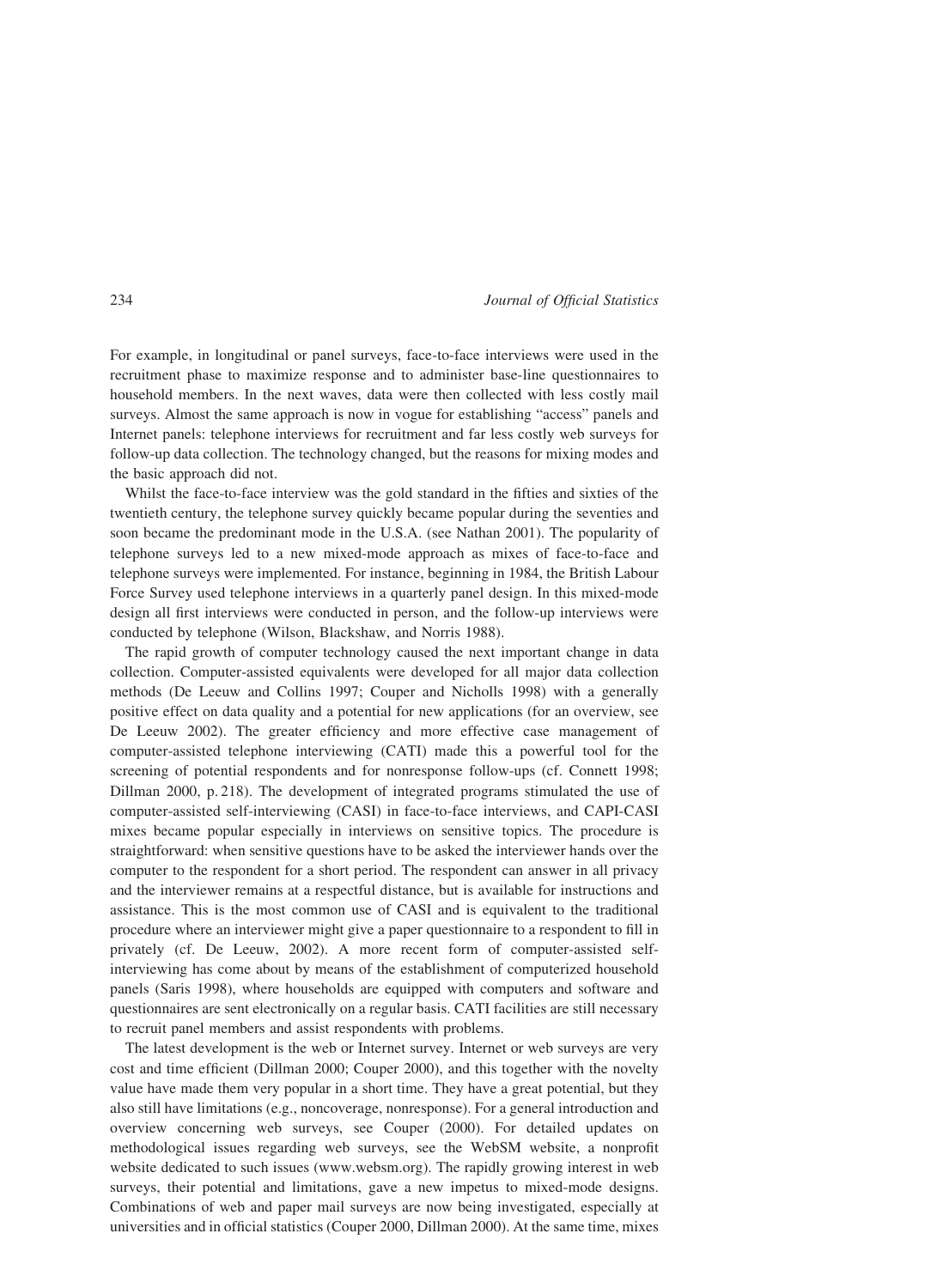of web and telephone surveys are rapidly gaining popularity, especially in market research.

It is no wonder that mixed-mode surveys are presently attracting much interest and were made a main topic at the data collection conferences of the Council of American Survey Research Organizations (CASRO) in 2003 and 2004. According to Biemer and Lyberg (2003), mixed-mode surveys are the norm these days, at least in the U.S.A. and parts of Western Europe. In Japan, for instance, there is almost no case in which a survey is conducted with mixed-mode (Yutaka Ujiie 2005, personal communication). Methodological publications on how to secure methodological quality in mixed-mode surveys are scarce, and most handbooks do not even discuss mixed-mode designs. Exceptions are Biemer and Lyberg (2003), Czaja and Blair (2005), and Groves, Fowler, Couper, Lepkowski, Singer, and Tourangeau (2004), who all include a section on mixed-mode designs in their chapters on data collection. Dillman (2000) devotes a whole chapter to mixed-mode surveys. Articles in journals and proceedings are mainly concerned with comparing separate modes, or just describing the use of a mixed-mode design without discussing the implications. In the next sections I will offer an overview of different forms of mixed-mode designs, their advantages and their implications for survey quality. In this overview I will integrate the as yet scarce methodological literature on this topic.

# 2. Mixed-mode Designs

#### 2.1. Why opt for mixed-mode?

An optimal data collection method is defined as the best method, given the research question and given certain restrictions (cf. Biemer and Lyberg 2003). The basic research question defines the population under study and the type of questions that should be asked. Survey ethics and privacy regulations may restrict the design, as may practical restrictions like available time and funds. When designing a survey the goal is to optimize data collection procedures and reduce total survey error within the available time and budget. In other words, it is a question of finding the best affordable method, and sometimes the best affordable method is a mixed-mode design.

Survey designers choose a mixed-mode approach because mixing modes gives an opportunity to compensate for the weaknesses of each individual mode at affordable cost. The most cost-effective method may not be optimal for a specific study. By combining this method with a second more expensive method the researcher has the best of both worlds: less costs and less error than in a unimode approach. In mixed-mode designs there is an explicit trade-off between cost and errors, focusing on nonsampling errors-that is, frame or coverage error, nonresponse error and measurement error (cf. Biemer and Lyberg 2003; Groves 1989).

To reduce coverage bias in the early days of telephone surveys, dual-frame mixed-mode surveys were employed. Coverage bias occurred because part of the population did not have a telephone and the no telephone households differed from the telephone households on socio-demographic variables such as age and social economic status. A dual-frame mixed-mode design has the advantage of the cost savings of telephone interviewing and the increased coverage of area probability sampling: the best affordable method from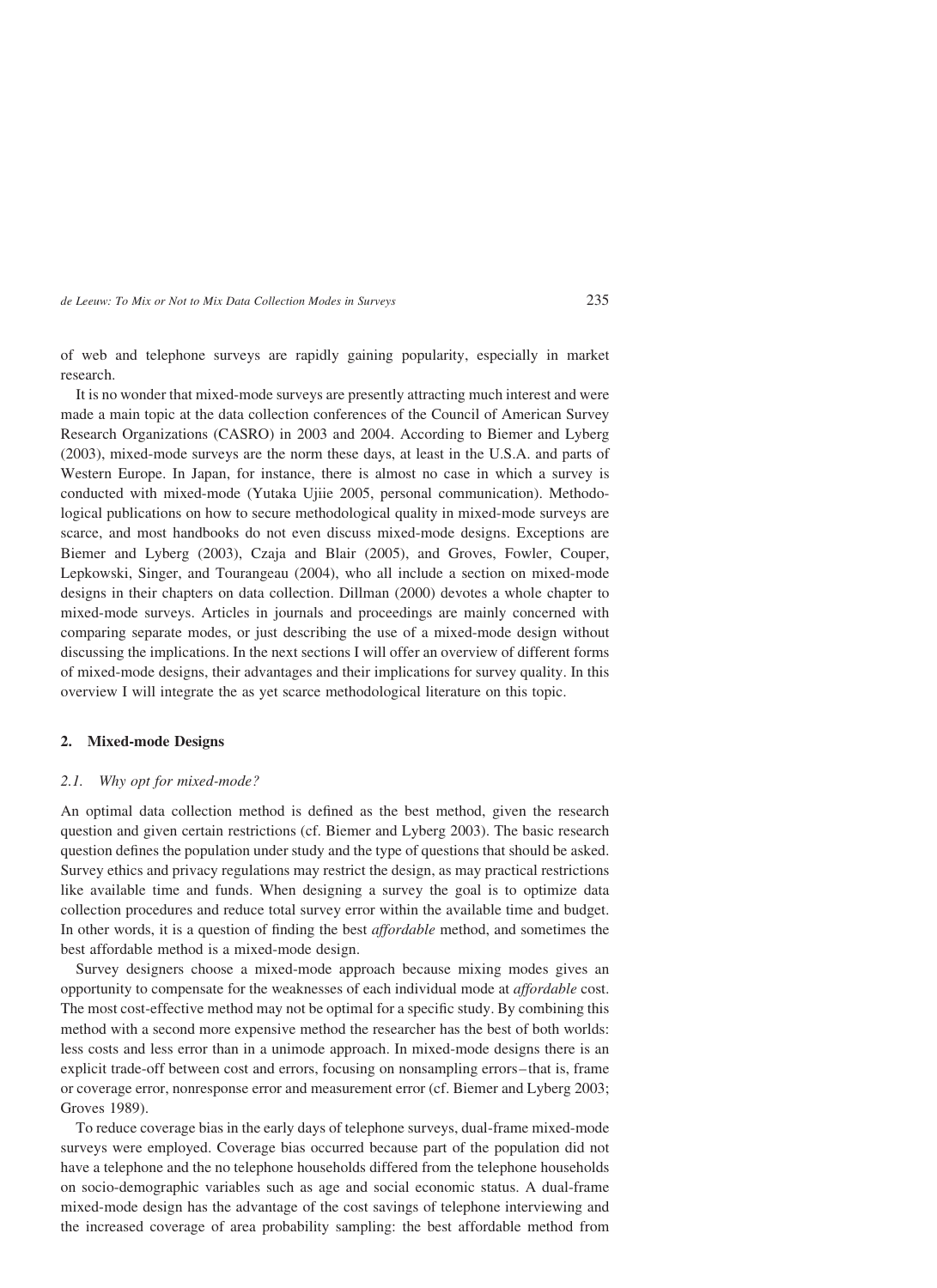a coverage-costs point of view. For an in-depth methodological discussion, see Groves and Lepkowski (1985). Coverage error is also one of the biggest threats to inference from web surveys (Couper 2000). Although Internet access is growing and more than half of the U.S. population have access to the net (Couper 2000; Balden 2004), the picture is diverse ranging from 74% coverage for Sweden to 1.6% for Africa (www.internetworldstats.com). Furthermore, those covered differ from those not covered, with the elderly, lowereducated, lower-income, and minorities less well-represented online. Recent figures for the Netherlands give a similar socio-demographic picture. To compensate for coverage error in web surveys, mixed-mode strategies are now employed. For instance, in a survey on mobile phones and interest in WAP technology, Parackal (2003) anticipated coverage bias with more innovative and technological advanced individuals in the Internet population. Parackal therefore used a mixed-mode or hybrid survey approach, in which all sampled units were contacted by means of a paper letter and given the choice to either use the Internet or request a paper questionnaire. In market research, telephone and web hybrids have become increasingly popular (Oosterveld and Willems 2003) as the development of special multi-mode CATI/CAWI software also indicates. (CAWI or Computer-assisted Web Interview is strictly speaking a tautology. But it is an "official" abbreviation used in software development analogous to the use of CAPI and CATI.) (A critical overview is given by Macer 2003).

Most literature on mixed-mode applications refers to the reduction of nonresponse error. Response rates have been declining over the years, in official statistics (De Leeuw and de Heer 2002), as well as in academic research (Hox and De Leeuw 1994) and in market research (Balden 2004; see also Stoop 2005). To achieve higher response rates, while keeping the overall costs low, mixed-mode strategies are used, starting with the less costly method first. A prime example is the American Community Survey, which is a mail survey with follow-up telephone interviews for nonrespondents, followed by face-to-face interviews for a subsample of the remaining nonrespondents (see Alexander and Wetrogan 2000). Another example of a large mail survey with an interview follow-up is the National Mortality Followback Survey of the U.S. National Center of Health Statistics (Poe, Seeman, McLaughlin, Mehl, and Dietz 1990). Telephone follow-ups appear to be effective in raising response and may even reduce nonresponse bias in mail surveys (cf. Fowler, Gallagher, Stringfellow, Zalavsky, Thompson, and Cleary 2002). To reduce selective nonresponse, Beebe, Davern, McAlpine, Call, and Rockwood (2005) even went a step further. To include ethnic groups, their mail survey, which was in English only, had an explicit statement on the cover in several languages, urging respondents interested in completing a telephone survey to contact the survey center where bilingual interviewers were available. Incentives, together with mail and telephone follow-ups, were employed to raise response rates.

One of the most consistent findings in mode comparisons is that self-administered forms of data collection perform better than interview-modes when sensitive questions are asked (for an overview, see De Leeuw 1992). Therefore, mixed-mode approaches using a paper self-administered form to elicit sensitive information in a face-to-face interview have been standard good practice for a long time (cf. Turner, Lessler, and Gfoerer, 1992). Methodological studies comparing data quality in computer-assisted forms of data collection also found that the more private computer-assisted self-administered forms led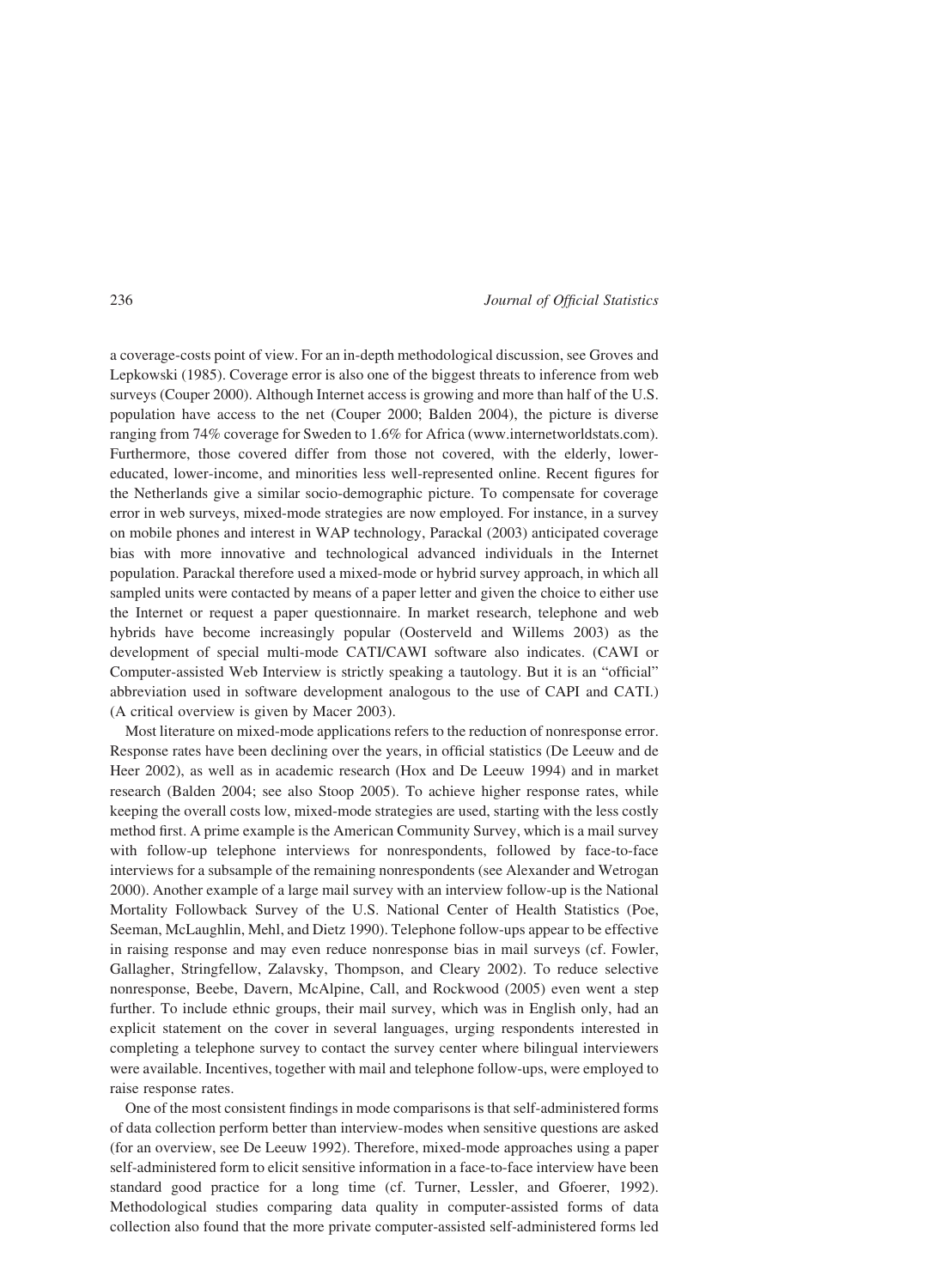to more accurate reporting of socially undesirable attributes (e.g., Tourangeau and Smith 1996; Tourangeau, Rasinski, Jobe, Smith, and Pratt 1997). Therefore the U.S. National Survey on Drug Use and Health (NSDUH) now uses computer-assisted self-interviewing (CASI), where respondents answer most questions privately by directly entering the answers in the computer, and only a few nonthreatening questions are asked by an interviewer (NSDUH 2005).

# 2.2. Types of mixed-mode designs

There are many forms of mixed-mode designs and many ways of summarizing them. Dillman (2000, p. 219) and Dillman and Tarnai (1988) focus on the data collection and its objectives, and Groves et al. (2004, p. 163) use the same approach. Balden (2004) uses timing of interacting with respondents (i.e., contact phase, response phase, and follow-up phase) as organizing principle. These overviews can be integrated and expanded by including both actual data collection mixtures and mixtures of means of communication. It is important to realize that survey researchers communicate with sample members at different points in time and that they may use different modes of communication to do so. Prime examples are prenotifications, screening procedures and reminders. This goes beyond the mere data collection itself, and it is better to use the term mixed- or multi-mode system (cf. Biemer and Lyberg 2003, p. 208). A very good example of a mixed-mode system is the Nielsen media research methodology (see Bennett and Trussell 2001; Trussell and Lavrakas 2004). This mixed-mode system uses an RDD-selected sample of households to which addresses are matched. The mixed-mode system consists of seven steps: first a prerecruitment postcard is mailed to all homes for which addresses are available; this is followed by a recruitment phone call; the third contact attempt is again by mail and is an advance postcard announcing the diary; next the diary survey package is mailed to all homes for which an address is now available (regardless of the result of the recruitment call). This diary survey package includes a cover letter, diaries, a cash incentive, a return envelope, and a brochure. A reminder postcard in Step 5, a reminder phone call in Step 6, and again a reminder postcard in Step 7 follow the survey package. Although the actual data collection is unimode (diaries), the data collection system is multi-mode with mail and telephone advance notifications and reminders.

In Figure 1 I give a systematic representation of different types of mixed-mode systems, the reasons to employ them and the potential effects on survey quality. This overview is ordered according to phase.

### 2.2.1. Precontact and multiple modes

In the precontact phase, mixed-mode systems are used for prenotification and recruitment. The Nielsen example above is a good illustration. A classical example is the use of paper advance letters in telephone surveys. This mix is chosen because it is easier to establish legitimacy and trust through an official letter that has a letterhead, contact information and a signature, than through a mere voice over the phone. That advance letters indeed reduce nonresponse in telephone surveys is shown by De Leeuw, Hox, Korendijk, Lensvelt-Mulders, and Callegaro (2004), who used meta-analysis to review a large number of prenotification experiments. In establishment surveys the opposite mix – a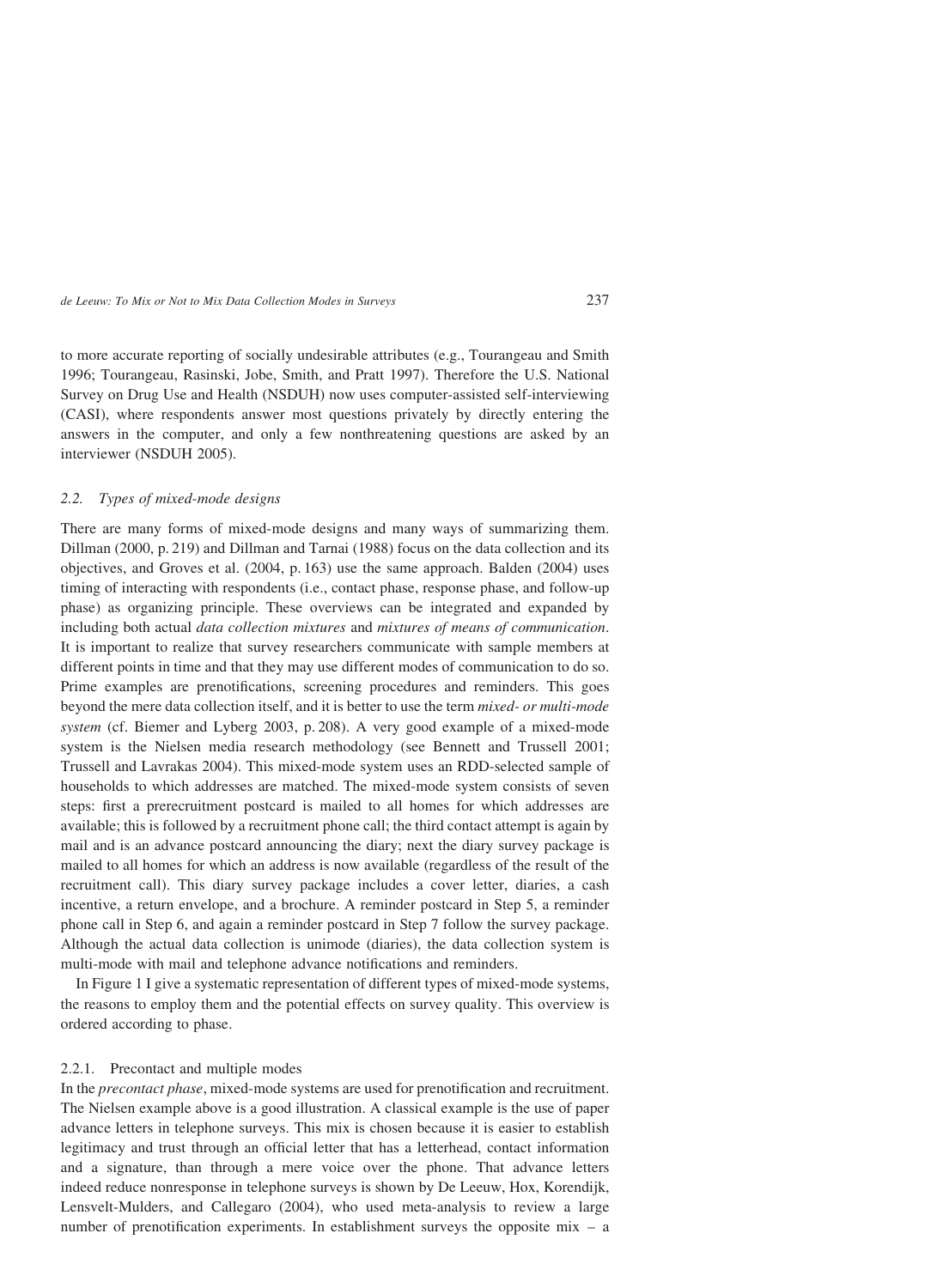| Mixed-mode survey                 | Rationale for               |                                                                                                                            |
|-----------------------------------|-----------------------------|----------------------------------------------------------------------------------------------------------------------------|
| system                            | implementation              | Effect on survey quality                                                                                                   |
| Contact phase                     |                             |                                                                                                                            |
| Advance notification in           | ■ Correct sampling frame    | Reduce coverage and                                                                                                        |
| mode different from data          | Raise response rate         | nonresponse error                                                                                                          |
| collection mode                   | ■ Enhance credibility/trust | No threats to measurement<br>(if data collection is uni-<br>mode)                                                          |
| Recruitment / Screening /         | Reduce cost                 | Improved timeliness                                                                                                        |
| Selection in mode different       | ■ Enhance efficiency        | If pure screening no threats                                                                                               |
| from data collection mode         | ■ Update / expand contact   | to measurement                                                                                                             |
|                                   | information for main mode   | If screening plus first part<br>data collection in other<br>mode, then risk of potential<br>mode effects on<br>measurement |
| Response phase                    |                             |                                                                                                                            |
| One sample, one time              | Reduce costs                | Reduce coverage and                                                                                                        |
| period, one questionnaire,        | Improve coverage            | nonresponse error                                                                                                          |
| but different sample persons,     | Improve response            | ■ Mode effects on                                                                                                          |
| different modes                   |                             | measurement (confounded                                                                                                    |
|                                   |                             | with subgroups)                                                                                                            |
| One sample, one time point,       | ■ Improve privacy of        | Improved data quality,                                                                                                     |
| but different modes for           | measurement                 | especially with very                                                                                                       |
| different parts of                | Reduce social desirability  | sensitive questions                                                                                                        |
| questionnaire (for same           | bias                        |                                                                                                                            |
| person)                           |                             |                                                                                                                            |
| One sample, multiple time         | Reduce costs                | ■ Measurement differences                                                                                                  |
| <i>points</i> , but same persons  |                             | causing confounding of                                                                                                     |
| measured with different           |                             | time effects and mode                                                                                                      |
| modes at different time<br>points |                             | effects                                                                                                                    |
| Different samples, different      | ■ Comparative research      | ■ Coverage error                                                                                                           |
| modes, sometimes even             | Different research          | ■ Nonresponse error                                                                                                        |
| different times and               | traditions                  | ■ Measurement error                                                                                                        |
| questionnaires                    | Different coverage          | Incomparability                                                                                                            |
|                                   | Different cost structures   |                                                                                                                            |
| Foll ow-up phase                  |                             |                                                                                                                            |
| Reminder in mode different        | Raise response rate         | ■ Reduce nonresponse error                                                                                                 |
| from data collection mode         |                             | If pure reminder no threats                                                                                                |
|                                   |                             | to measurement                                                                                                             |
|                                   |                             | If reminder plus part of data                                                                                              |
|                                   |                             | collection in other mode then                                                                                              |
|                                   |                             | risk of mode effects on                                                                                                    |
|                                   |                             | measurement                                                                                                                |
| Partly based on:                  | <b>Dillman (2000)</b>       | <b>Balden (2004)</b>                                                                                                       |

Fig. 1. Types of mixed-mode systems, rationales, and effects on survey data quality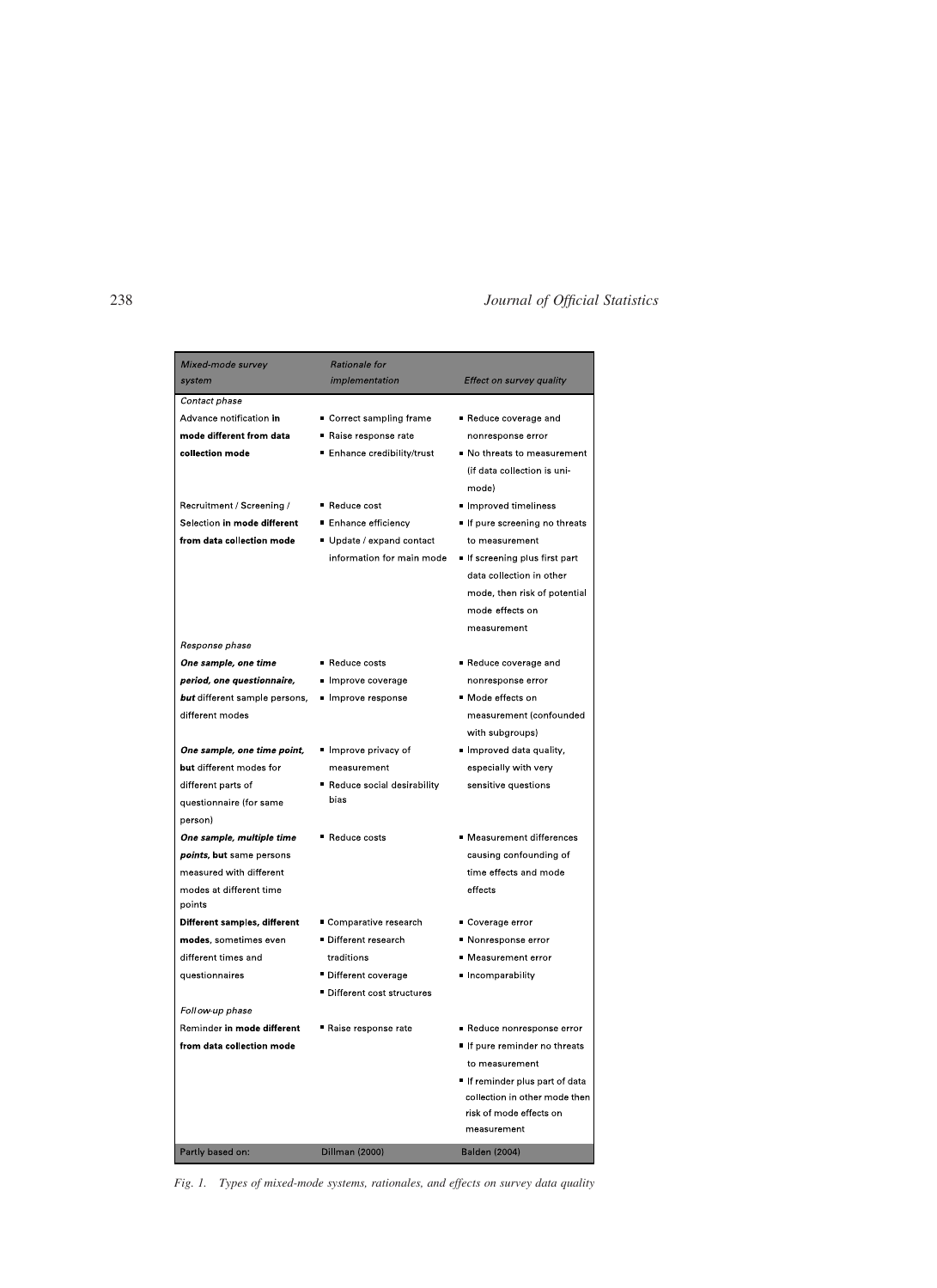telephone precontact before a mail or web survey – has been found to be effective (cf. Paxson, Dillman, and Tarnai 1995). Business surveys face different methodological issues than household surveys, and a telephone conversation is far more efficient than a letter in getting past gate-keepers and in identifying the targeted most knowledgeable respondent in the establishment (Dillman 2000, Chapter 10). Another mix is a telephone invitation to participate in an IVR (Interactive Voice Survey) (see also Dillman 2000; Dillman, Phelps, Tortora, Swift, Kohrell, and Berck 2005). As the actual data collection in these cases is unimode, the mixed-mode system has no implication for measurement error at all, but will reduce nonresponse error: a win-win situation.

A different situation occurs when an advance notification is used to invite sample members to complete a questionnaire and where it is left to the respondent to choose a mode. There can be, for instance, a paper mail advance letter with an invitation to complete a web survey, but also offering the opportunity to ask for a paper questionnaire (cf. Lozar Manfreda, Vehovar, and Batagelj 2001). This is a form of concurrent multiple modes: both modes are being implemented at the same time (Balden 2004). A good example is the American Lung Association survey of asthma awareness among school nurses. In this survey postcards are sent to a random sample inviting nurses to participate online via an indicated web site or by telephone via a toll-free 800 number. A procedure like this is often used to reduce coverage error (see 2.1.), but as the data collection itself now is multi-mode other errors come into the picture. First of all, self-selection may cause differences in socio-demographic variables; secondly, the mode itself may cause measurement differences. The researcher has to decide which scenario is the best: multiple-mode with reduced coverage error at the price of increased measurement error or a uni-mode approach with a larger coverage error component. In web surveys, where the risk of coverage error is still high, researchers usually opt for the multi-mode approach and take the risk of mode effects on measurements. Since self-selection and mode effects are completely confounded in such designs, it is difficult to correct for mode effects.

The above reasoning can also be applied to screening and selection. For reasons of time efficiency and costs, screening and selection is often done over the telephone. If the telephone conversation is only used for screening and recruitment purposes and the subsequent data collection is done in only one mode (unimodal) that is different from the screening mode, then again there is a win –win situation of increased efficiency without added mode effects in the main measurement phase. Sometimes a screening procedure is used to get additional address information to facilitate the main study. Again, if the data collection in the main study is unimodal, like in the Nielsen diary study mentioned above, there is a win-win situation. But with the increased interest in web surveys, the subsequent main study is often multi-mode: a web survey for those with Internet access and a telephone survey for the remainder. Both modes are implemented at the same time, so a concurrent multiple-mode system is used. Often the screening and/or recruitment are parts of a longer interview. If a respondent is eligible, an interview takes place and ends with a request for participation in upcoming surveys. This is quite common not only in longitudinal studies, but also in recruitment for Internet panels and "access" panels. In those cases more often than not different modes are used for the subsequent data collection periods: a form of sequential multi-mode. Here the risk of mode effects on measurement is great, as it is hard to decide whether a change over time is a real change for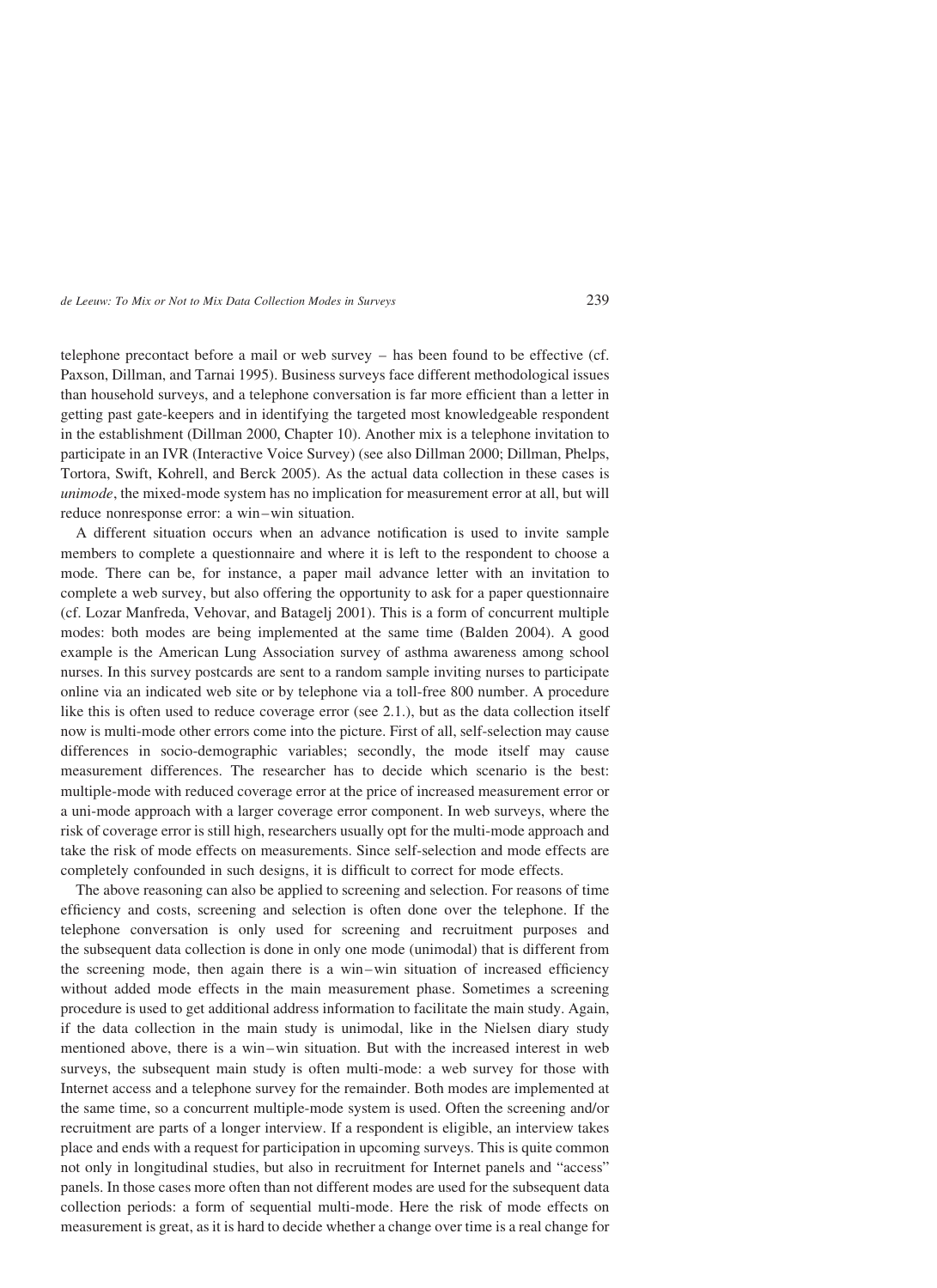the person surveyed or if it is caused by a change in mode. Time effects and mode effects in the results are fully confounded!

### 2.2.2. Main data collection phase and multiple modes

During the response phase both concurrent and sequential multi-mode systems can be used. There are several situations in which they can be employed.

### One sample, one time period, one questionnaire

The first situation indicated in Figure 1 is where one mode of data collection is used for some respondents of a sample and another mode for others in the same sample in order to collect the same data. An example of a concurrent mixed-mode design for this situation is a paper mail survey with a web option. Another example is the asthma awareness survey among school nurses, mentioned above, which offers a choice of web or telephone. The aim is to reduce coverage bias and still complete the survey at reasonable costs. It is also assumed that giving a sample member a choice may reduce nonresponse, as some persons may express certain mode preferences (cf. Groves and Kahn 1979; De Leeuw 1992). However, there is no firm empirical evidence for this. Dillman, Clark, and West (1995) did not detect any improvement in response rates when respondents were given a choice between sending in a mail questionnaire and phoning in their answers. A similar conclusion was reached by Lozar Manfreda et al. (2001), who offered a choice of web or paper mail to respondents. Balden (2004) also reports that in his experience providing respondents in market research with choices does not in general improve the overall response rates; this includes the choice combinations mail/web, mail/IVR, and phone/web. An exception is a study of the Defense Manpower Data Center (DMDC) in the U.S.A. that found that a paper mail survey with a web option resulted in a much higher response rate  $(60\%)$  than a paper survey only  $(20\%)$ . However, their results were mixed, as a web survey with a paper mail option resulted in the same response rate  $(20\%)$  as the paper only survey (Quigley 2005, personal communication). Still, giving respondents a choice may be a good strategy, as it may create goodwill and reduce costs. In establishment surveys it is more common than in household surveys to allow respondents to choose a data collection method (i.e., paper, fax, Disk by Mail, web, Electronic Data Interchange or EDI; cf. Nicholls, Mesenbourg, Andrews, and De Leeuw 2000; Rosen and O'Connell 1997).

Far more common and effective are sequential multi-mode systems to reduce survey nonresponse. Usually an inexpensive mode is used as the main mode for the whole sample and then a more expensive mode is used for the nonresponse follow-up to improve response rates (Japec 1995). This approach originates from the empirical work of Hochstim (1967), who compared three strategies of mixed-mode data collection: one starting with the expensive face-to-face interview, one starting with the less expensive telephone survey, and one starting with the modest mail survey. In two independent studies, Hochstim found that the three mixed-mode strategies were highly comparable regarding final response rate and completeness of questionnaires, and that substantive findings were virtually interchangeable. The only important difference was costs per interview, which varied considerably by strategy. These findings were corroborated by Siemiatycky (1979), who concluded that strategies beginning with mail and telephone and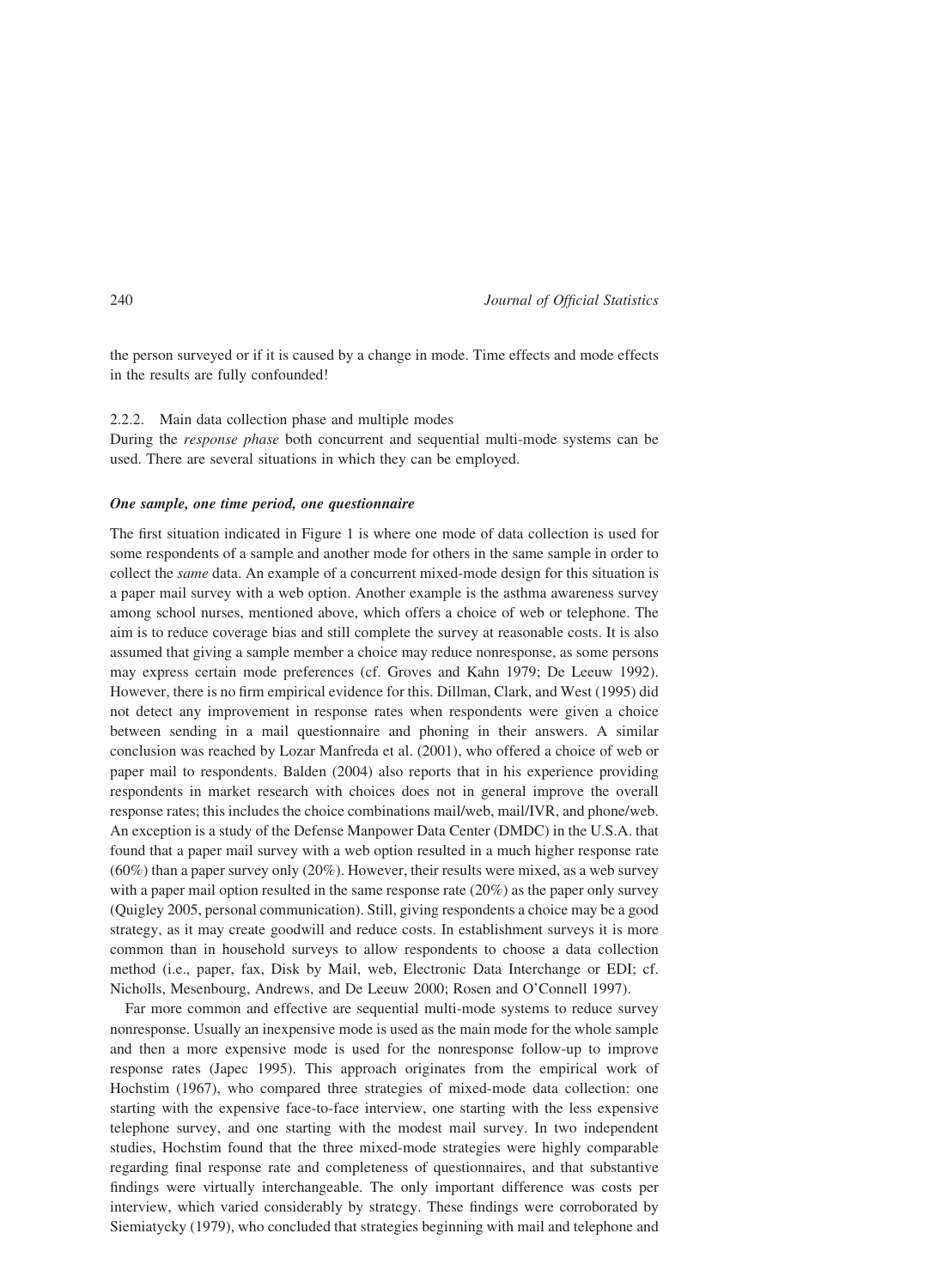followed-up with other methods, provided response rates as high as face-to-face, for half of the costs. In recent years various studies have used sequential mixed-mode strategies and showed that switching to a second, and even third, mode is an effective means of improving response rates, even for newer data collection methods such as IVR and the Internet (Dillman, Phelps, Tortora, Swift, Kohrell, and Berck 2005). Sequential mixedmode surveys will increase response both for the general population (Brambilla and McKinlay 1987; Fowler et al. 2002; Jackson and Boyle 1991), for different racial and ethnic groupings (Beebe et al. 2005), for special groups like mothers with medicaideligible children of different ethnic/racial background (Grembowski and Phillips 2005) and for professionals, such as scientists (Wilkinson and Hines 1991), pediatricians (McMahon, Iwamoto, Massoudi, Yusuf, Stevenson, David, Chu, and Pickering 2003) and veterinarians (Wilkins, Hueston, Crawford, Steele, and Gerken 1997). There is also evidence that a sequential mixed-mode raises the response rates in establishment surveys (e.g., Jackson 1992; Werking and Clayton 1993).

Sequential mixed- or multi-mode data collection methods are effective in reducing nonresponse, but a coin has two sides and there is a potential for measurement error as the modes used may cause measurement differences. Hochstim (1967) in his early study reported that substantive findings were virtually interchangeable, and this study had much influence in the acceptance of mixed-mode strategies. Later studies emphasized the difference between visual communication and aural or auditory communication and its influence on measurement (cf. Balden 2004; Dillman 2000; Dillman and Christian 2003; De Leeuw 1992; Schwarz, Strack, Hippler, and Bishop 1991). This will be discussed more in depth in Section 3 below.

#### One sample, one time point, but different modes for different parts of the questionnaire

A second form of a mixed-mode is when different modes are used for a subset of questions in the questionnaire during a single data collection period. Usually a mix of interview and self-administered forms is used to exploit the strong points of both methods. For instance, within an interview a self-administered form of data collection such as CASI or Audio-CASI is used for sensitive questions to reduce social desirability and enhance privacy as neither the interviewer nor any other person in the vicinity will know the answers given. This situation is basically positive and is not a case for concern.

# One sample, multiple time points

The third form is a longitudinal study or a panel in which the same respondents are surveyed at different time points, and different modes are used at those different time points. Here practical considerations and costs are the main reasons to use this multiple mode approach. One issue might be the availability of a good sampling frame with contact information. Sometimes addresses are available but telephone numbers or e-mail addresses are not and have to be collected first; sometimes no frame is available and area probability sampling is the only option. This means that an initial contact should be made using a face-to-face method. Together with the greater flexibility of an interviewer to gain cooperation at the doorstep and the opportunities for optimal screening, a face-to-face interview is often the preferred choice for the base-line study of a panel. When possible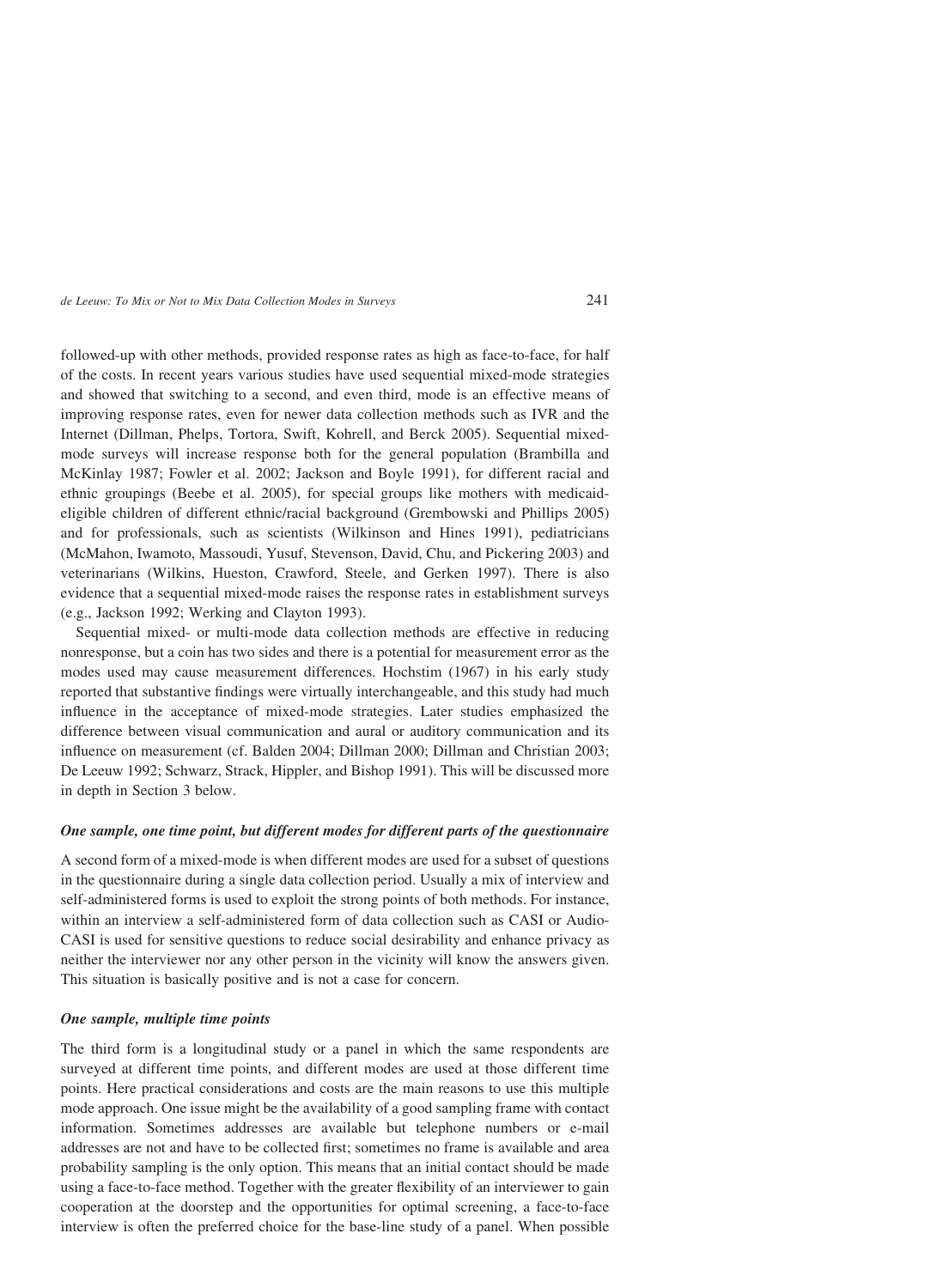a less expensive method is used after the first wave to reduce costs. A combination of faceto-face interviews for the first wave and telephone surveys for the second is used for labor force surveys in several countries. Another example of a mixed-mode panel combines an initial face-to-face interview with mail surveys in subsequent waves. Sometimes modes can even be switched back and forth. For instance, after an initial face-to-face survey, telephone and mail surveys are employed with an occasional face-to-face survey interspaced at crucial points. Also, in longitudinal health surveys and in growth studies of infants it may be necessary to include simple medical tests at regular times, which need a face-to-face contact. Internet panels, which are now becoming fashionable, are often formed after an initial telephone survey. As outlined above in 2.2.1, in sequential mixedmode studies time and mode effects are confounded, and it is difficult to decide if a change over time is real or the result of a change of mode.

### Different samples, different modes

The fourth and last variant of multiple mode data collection uses different modes for different populations or subgroups. Typical fields of study using this approach include international and regional comparions. The reasons for using this approach can vary. Different countries may have different survey traditions and/or different practical constraints. In a densely populated country face-to-face surveys are feasible, but in sparsely populated areas that may not be the case. Some countries have detailed registers and address information to ensure successful mail surveys, while in other countries area probability based samples are the only option. Low literacy levels can preclude mail surveys, and in poor regions electronic equipment may be difficult to use. Furthermore, different data collection agencies may have different survey traditions and therefore may differ in availability of experienced and trained staff needed for specific modes and other required resources. To enhance comparability other design factors should be kept constant as far as possible. For example, the International Social Survey Programme (ISSP) operates on the principle of "keep as much the same as possible" across implementations. At the start of the ISSP the required mode was self-completion, but as new members joined in, the self-completion format proved unsuitable for populations with low literacy and face-to-face interviews were allowed (Skiåk and Harkness 2003). Also, in the European Social Survey great care was taken to ensure equivalent sampling procedures and questionnaires, and initially it opted for face-to-face interviews, but in the end a mixedmode design was used in which some countries used telephone surveys. An example from the U.S.A. is the Behavioral Risk Factor Surveillance System (BRFSS) of the Centers for Disease Control and Prevention (CDC) in which 15 states participate in monthly data collections. A standard core questionnaire was developed by CDC for the states to provide data that could be compared across states. Data collection varies by state, which results in a uni-mode approach within one state but a mixed-mode design for the total study.

Mode effects may cause differences between countries; still a uni-mode approach is often not feasible in international research. One may even argue that keeping modes the same across countries is enhancing the differences between countries, as a mode that is optimal for one country may be a very poor choice for another country. For instance, selective nonresponse caused by large noncontact rates in secluded rural regions, may enhance small or nonexistent differences between countries. In planning cross-cultural and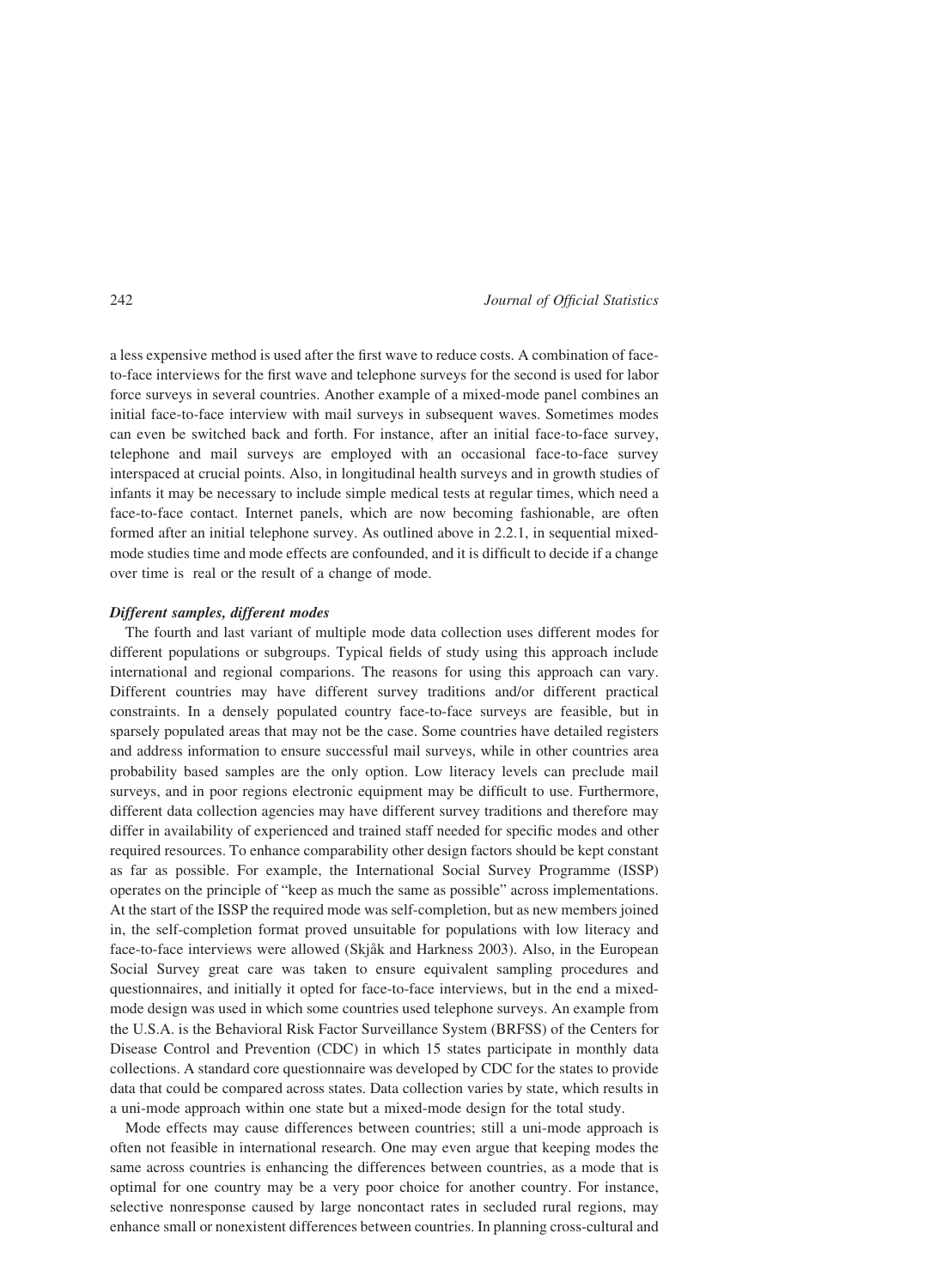international studies there should be careful consideration of the relative risk of mode effects in a mixed-mode approach as compared to differential effects of other error sources in a uni-mode approach.

In secondary analysis different countries or cultures are regularly compared on a variety of variables. Different populations are compared, using data that were collected for other purposes. Different data collection methods may be used, but other and more serious errors may play a role too, and pose serious threats to the internal validity of the conclusions. For instance, the studies that are combined may suffer from differential nonresponse, nonequivalence of questionnaires, and time differences in data collection. Here the issue is not mixed-mode, but nonequivalence of design. A problem is that the primary data sources used in secondary research often do not allow reporting of such differences in sufficient detail (Hox and Boeije 2005).

#### 2.2.3. Follow-up phase and multiple modes

An efficient tool to increase response rates is reminders (e.g., Heberlein and Baumgartner 1978), and as a consequence they are commonly used. Sometimes reminders employ the same mode of contact, for instance a postcard in a mail survey, an e-mail in an Internet survey, or a telephone reminder in a telephone survey. Sometimes a different mode of contact is used for the follow-up contact. For instance, costs and time constraints may prohibit in-person follow-ups in a face-to-face survey. A second, different mode for the follow-up may also lead to additional information about the sampling frame or improved contact information, (e.g., a telephone reminder to an Internet or mail survey) and changing modes may improve the attention or novelty value of the reminder.

Persuasion letters (Groves and Couper 1998, p. 292) are another form of a mixed-mode follow-up contact. Reluctant respondents in face-to-face and telephone surveys are sent a special persuasion letter, emphasizing the importance of complete measurement for the survey. Persuasion letters should be tailored to subgroups of refusers if possible, and in general communicate the legitimacy and importance of the study to the reluctant respondent.

If the mode change only involves the follow-up reminder, potential measurement errors due to mode effects are avoided, while the potential benefits of a second mode of communication can be exploited: a win–win situation, just as when using prenotifications. However, when the follow-up is also used to collect additional data, a potential mode effect may occur. If the full questionnaire is administered in another mode to reduce nonresponse, it is a sequential mixed-mode approach (see 2.2.2.). A special case is when a shortened questionnaire is used to reduce response burden when collecting data on nonrespondents. These data may shed some light on selectiveness of nonresponse and can be used for weighting and adjustment. In this case the researcher should again decide which source of error is the most important, and whether it is mode effects or nonresponse that is the worst of two evils.

# 3. Mode Effects and Data Quality

In evaluating mixed-mode systems it is important to ascertain whether only the contact strategies should be mixed-mode and the data collection itself unimodal, or if multiple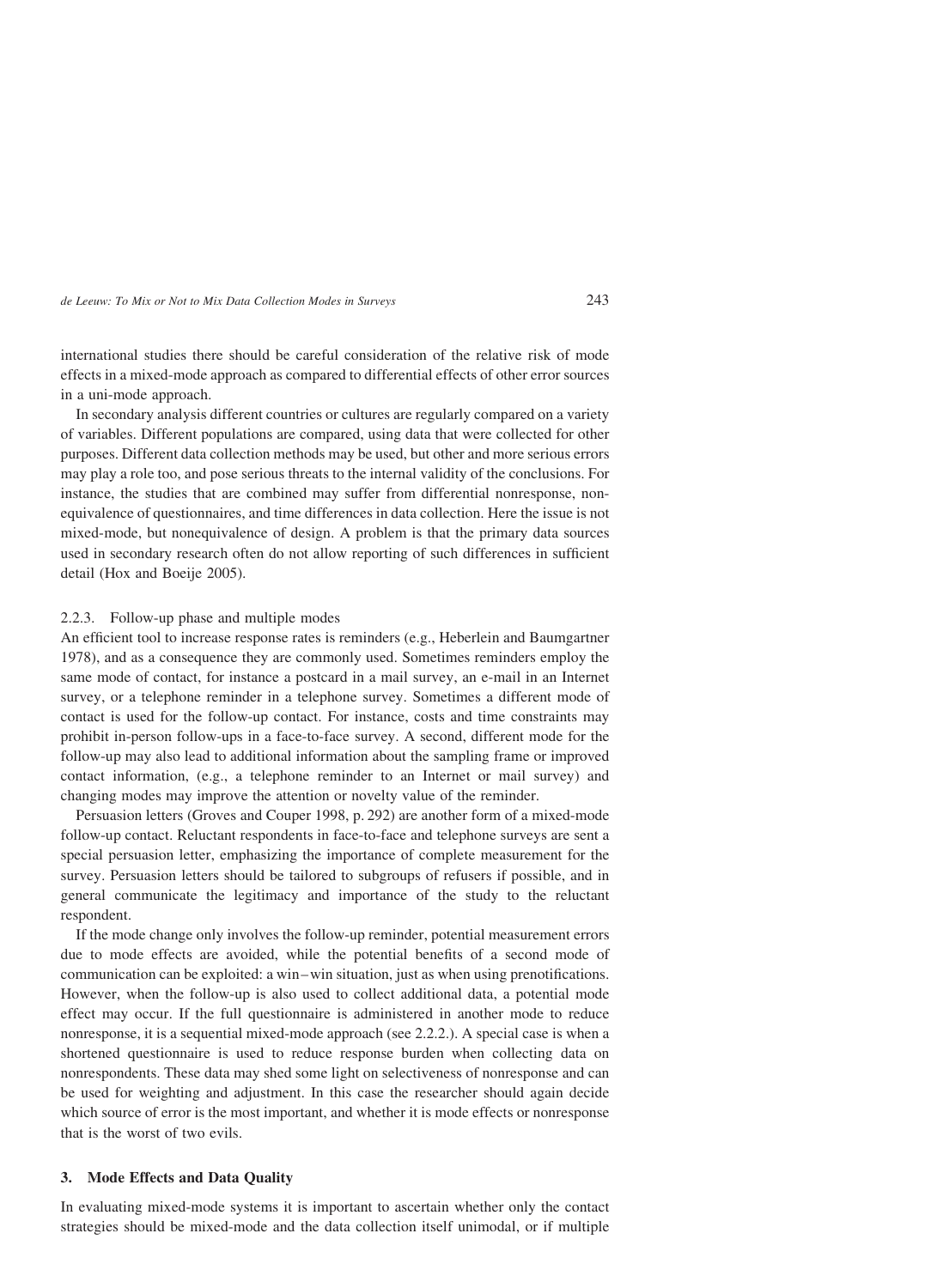modes should be used for the actual data collection. Only in the latter case does the risk of mode effects on measurement error threaten the internal validity of the survey. Empirical data are necessary to judge how serious this threat is relative to other sources of error. In this section an overview will be given of known mode effects and their causes.

#### 3.1. What to expect

In the literature on mode effects several factors are identified that differentiate between modes and may be the origin of response differences. These factors can be grouped in three main classes: media-related factors, factors influencing the information transmission, and interviewer effects (De Leeuw 1992). Media-related factors are concerned with the social conventions and customs associated with the media utilized in survey methods, such as familiarity with a medium, use of medium, and locus of control – that is, who has the most control over the question-answer process. For instance, traditional rules of behavior dictate that the initiator of a conversation controls the communication. Hence, in an interview, the interviewer controls the pace and flow of the interview, while in a mail or Internet survey the respondent is in control and determines when and where the questions are being answered and at what pace. The Internet is the most dynamic of the media, allowing for multitasking and quickly skipping from one topic to the next. Users can be impatient, have more than one screen open, and terminate whenever they want (cf. Alvey 2004). This in turn may lead to more superficial cognitive processing, more top of the head answers, and more satisficing in responding to survey questions. Media-related factors, like interviewer effects, are socio-cultural factors, but they do influence cognitive processing factors as described above.

The way information is transmitted determines the cognitive stimulus people receive and this differs across modes of data collection. The first mode difference is whether the information is presented visually or auditive (aurally), or both (Schwarz et al. 1991). When information is presented only aurally this demands more memory capacity of the respondent and may lead to recency effects in long lists (i.e., the last response category is chosen more often than earlier response categories on the list). A second mode difference influencing the quality of data is the availability of communication channels: verbal communication (words, text), nonverbal communication (e.g., gestures, expressions, body posture), and paralinguistic communication (e.g., tone, timing, emphasis). The effective use of these channels facilitates the communication with the respondent and improves the total question-answer process. Again, modes differ in availability of communication channels as they differ in media-related factors and interviewer effects. It is important to realize that these factors are interrelated: in a face-to-face situation an interviewer can use more channels of communication than in a telephone situation, as information transmission and interviewer effects are related. In mail and Internet surveys, visual appearance, graphical features and layout give additional meaning to the text and may influence responses (Redline and Dillman 2002; Dillman and Christian 2003), just as paralinguistic communication (e.g., tone of voice, emphasis) gives additional meaning to spoken words. Also, the factors' locus of control and interviewer effects are correlated and differ across modes, thereby influencing the perceived privacy and confidentiality. Thus, the more control respondents have of the data collection, of their feelings of privacy and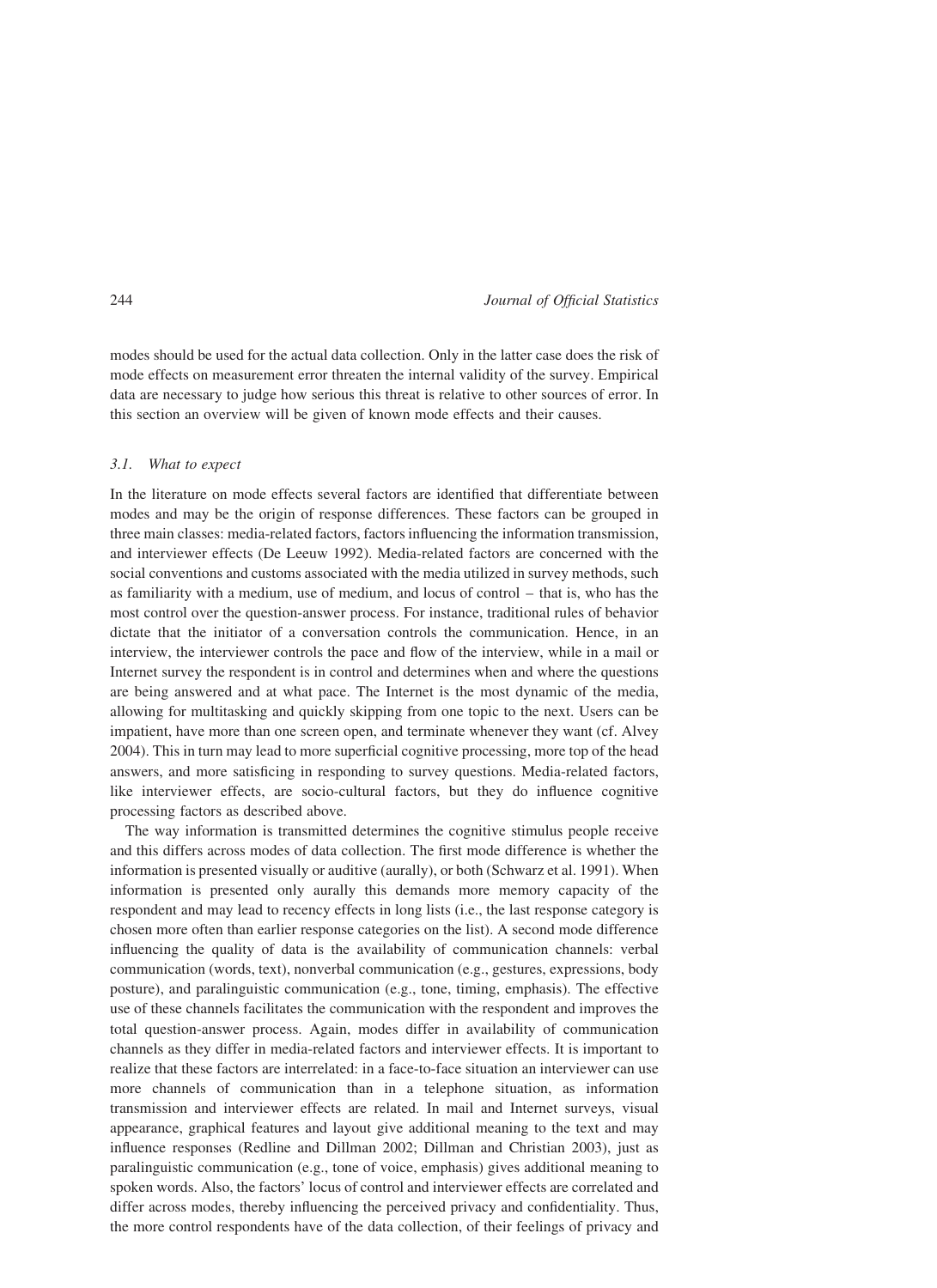their willingness to disclose sensitive information increases and social desirability decreases. On the other hand, greater control on the part of the respondent, reduces the chances that they can be persuaded to answer and fewer opportunities to motivate them or give additional information and explanation (De Leeuw 1992; Skjåk and Harkness 2003).

### 3.2. Empirical mode comparisons

The influence of data collection method on data quality has been extensively studied for face-to-face interviews, telephone surveys, and self-administered mail questionnaires. De Leeuw (1992) performed a meta-analysis of 67 articles and papers reporting mode comparisons. The resulting overview showed clear but usually small differences between methods, suggesting a dichotomy between interviewer survey modes and other modes. Comparing mail surveys with both telephone and face-to-face interviews, De Leeuw found that it is indeed somewhat harder to get people to answer questions in mail surveys. Both the overall nonresponse rates and the item nonresponse rates are higher in selfadministered questionnaires than in interviews. However, when questions are answered, the resulting data tend to be of better quality. Especially with more sensitive questions, mail surveys performed better, with, in general, less social desirability bias in responses, more reporting of sensitive behavior like drinking, and less item nonresponse on income questions. When face-to-face and telephone surveys were compared, small differences in data quality were discovered. Face-to-face interviews resulted in data with slightly less item nonresponse. No differences were found concerning response validity (record checks) and social desirability bias. In general, similar conclusions can be drawn from well-conducted face-to-face and telephone interview surveys (De Leeuw 1992; De Leeuw and Van der Zouwen 1988).

In a carefully designed experiment, De Leeuw (1992) investigated additional aspects of data quality, such as consistency and reliability of answers, response tendencies, and responses to open questions. Again, the main differences were between the mail survey on the one hand and the two interview surveys on the other. The self-administered questionnaire, where the respondents have most control and can read the questions and answer at their leisure, resulted in more reliable and consistent responses and less acquiescence than in interviews. However, the differences are relatively minor. Regarding responses to open questions, the results were mixed. When short open questions are asked on well-defined topics, the differences are small. With more complex questions, the assistance and probing of an interviewer is necessary to get more detailed answers.

A limited number of studies have investigated specific response effects, such as recency and primacy effects, acquiescence, and extremeness. Although some studies found more acquiescence and extremeness in telephone interviews than in face-to-face surveys (Jordan, Marcus, and Reeder 1980; Groves 1979) and in mail surveys (Dillman and Mason 1984; Tarnai and Dillman 1992), the results are not strong and completely consistent (for an overview, see De Leeuw 1992). Evidence for recency and primacy effects is mixed. Bishop et al. (1988) found in two cross-cultural studies that question order and response order effects are less likely to occur in a self-administered survey than in a telephone survey, but question wording and question form effects were as likely. When questions are delivered aurally, respondents seem more likely to choose the last response option heard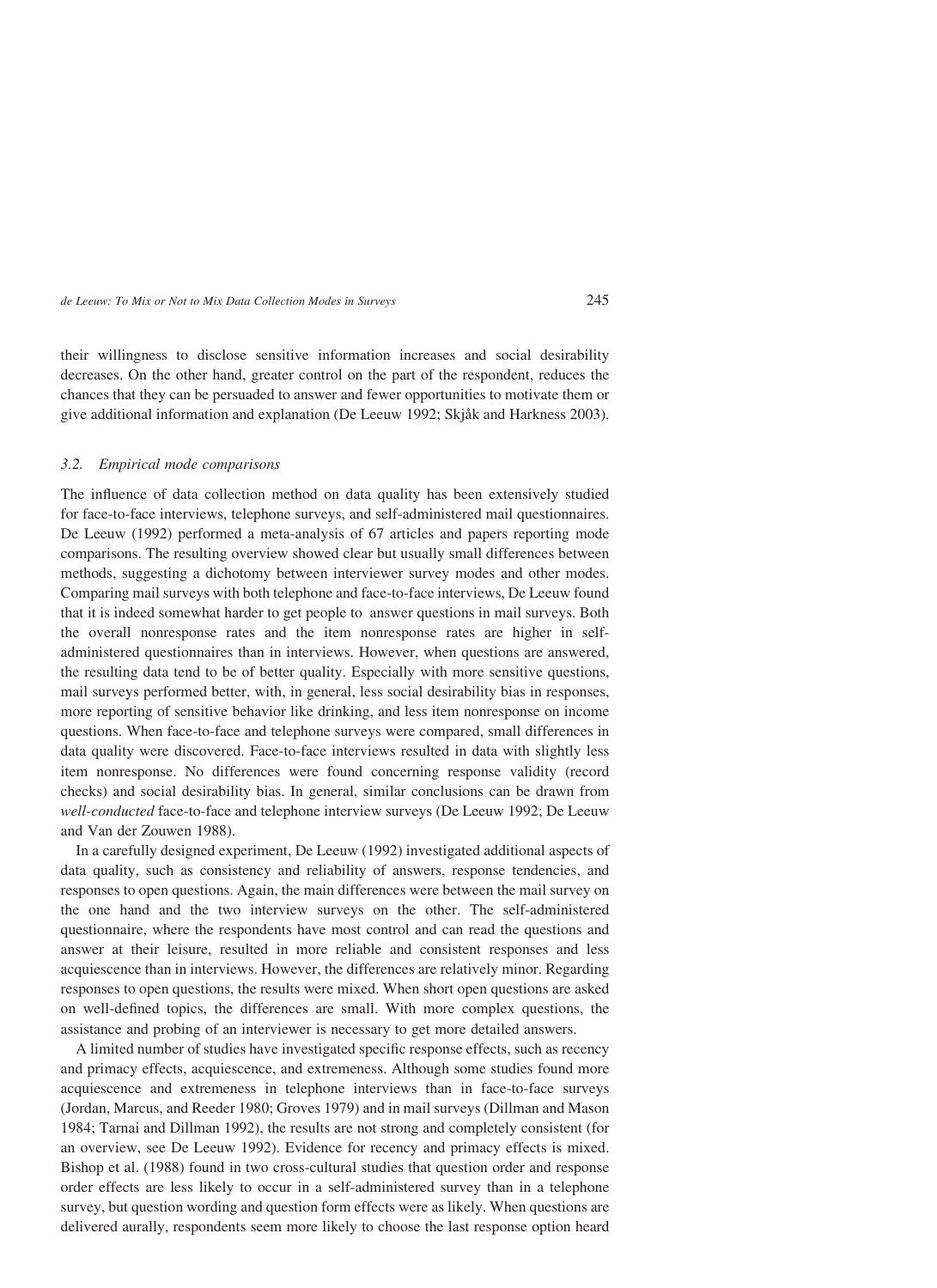i.e., the recency effect. When questions are presented visually respondents tend to choose the response category presented at the beginning i.e., the primacy effect (Schwarz, Hippler, Deutsch, and Strack 1985). But in a large number of experiments and using a variety of question structures, Dillman, Brown, Carlson, Carpenter, Lorenz, Mason, Saltiel, and Sangster (1995) found inconsistent evidence for primacy effects in mail and recency effects in telephone surveys. These inconsistent findings could be due to interaction effects; for instance mail surveys will in general produce less socially desirable answers, while in telephone surveys recency effects occur and the last option is favored. When the last response option of a question is also the less socially desirable answer, the two mechanisms will counteract each other, resulting in no large overall differences between the methods.

The Internet is a relatively new medium for surveys, and as a result systematic mode comparisons are still scarce. There is some indication that Internet surveys are more like mail than like telephone surveys, with more extreme answers in telephone surveys than in Internet surveys (Dillman, Phelps, Tortora, Swift, Kohrell, and Berck 2005; Oosterveld and Willems 2003). More extremeness in telephone interviews was earlier found in comparisons with paper mail surveys and is attributed to visual versus auditive information transmission (De Leeuw 1992; Schwarz et al. 1991); the same mechanism may be responsible for differences between telephone and Internet surveys. Comparisons between web and mail surveys give mixed results. Some studies find more partial response and more item nonresponse in web surveys (Lozar Manfreda, Vehovar, and Batagelj 2001; Bates 2001), other studies report less item nonresponse in web surveys than in mail surveys (McMahon et al. 2003; Beullens 2003). Regarding substantive responses no clear picture emerges; Oosterveld and Willems (2003) found little or no differences between CATI and Internet in a well-controlled experiment. Beullens (2003) reported some differences, but when he controlled for differences in background characteristics due to self-selection, the differences between mail and web became negligible. However, Link and Mockdad (2005 a,b) did find differences in alcohol reporting and other health-related estimates between web and mail surveys, and Bäckström and Nilsen (2004) reported differences in substantive answers between paper and web questionnaires in a student evaluation survey. To fully understand if and how Internet differs from other modes, controlled mode comparisons with Internet are needed in different situations using a variety of topics to enhance the generalizability of findings. This should preferably be followed by a systematic overview of mode effects or a meta-analysis.

#### 3.3. In sum

When comparable surveys with equivalent questionnaires were investigated none of the data collection modes was superior on all criteria. The most pronounced differences were found with more sensitive topics. The interviewer modes produced more socially desirable answers and less consistent answers, but also more detailed responses to open questions. Differences between face-to-face and telephone interviews were small, with the face-toface interview doing slightly better than the telephone. It should be noted that the reviewed comparative studies were carefully designed to be equivalent across modes and that question formats and sampling procedures were carefully designed to be comparable.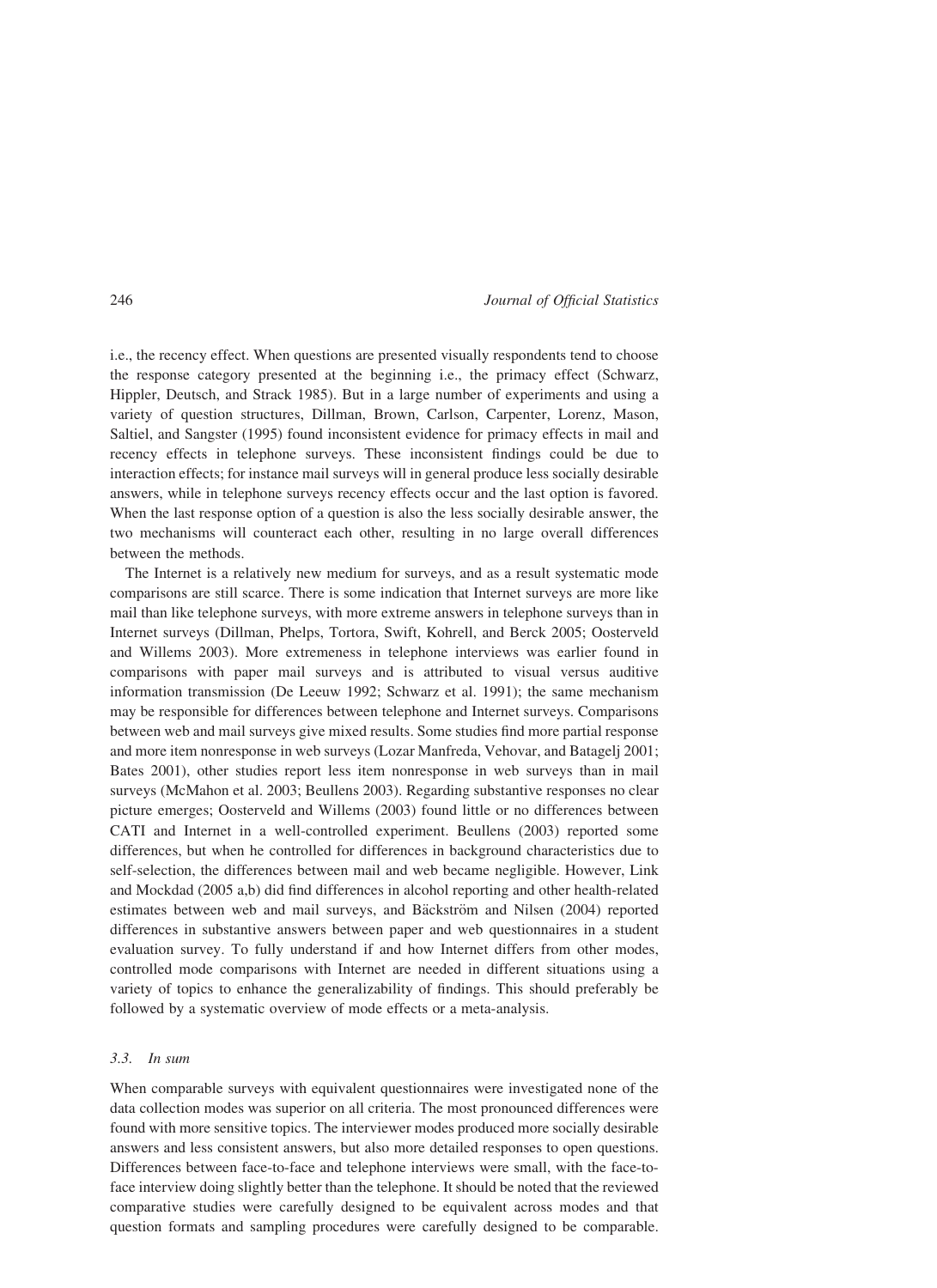However, in mixed-mode designs this equivalence may not be so carefully guarded, and the structure of questions may be inadvertently changed during a mode change. For instance, an unfolding procedure may be used in the telephone mode, while the full seven-point agree– disagree scale is being offered in a mail or Internet version. The resulting question wording effects will add to the measurement error and amplify mode differences. When using a mixed-mode approach, questions should be carefully constructed to provide an equivalent stimulus across modes (Dillman and Christian 2003, see also Section 4).

### 4. Implications

There are several types of mixed-mode survey systems, as described in Section 2.2. and summarized in Figure 1. Sequential mixed-mode contacts with a uni-mode data collection do not pose any problems from a data integrity point of view. When different modes are only used for precontact, screening, and reminders and not for the data collection itself, mixing modes has only advantages. The main data collection is being done in one mode with its known characteristics and data quality implications and the (pre)contacts and follow-ups can be used to the advantage: a win–win situation. However, when multiple modes are being used for the data collection itself, either sequential or concurrent, the situation is more problematic. In mixed-mode data collection questions of data integrity play a role, such as: can data that are collected with different modes be combined and can data be compared across surveys or time points? There is only one situation in which a concurrent multiple mode has well-documented positive effects on data quality. This is the case in which a second, more private mode is used for a subset of special questions to ensure more self-disclosure and less social desirability bias. These expected mode differences between self-administered and interviewer-administered surveys for sensitive and attitudinal questions are precisely the reason researchers combine these two methods in one survey. Here the combined effect ensures better data. Examples are a paper questionnaire within a face-to-face interview, and (Audio-)CASI within CAPI. In all other cases, be they sequential or concurrent, mixed-mode approaches for data collection can have negative consequences for data quality.

Depending on the survey situation one has to decide the optimum design, carefully appraising the different sources of error. Only after careful consideration can one decide if the expected mode effects are serious enough to avoid mixed-mode designs or if the advantages of mixing modes outweigh the risks. If one opts for multiple data collection modes there are certain safeguards one can implement in the data collection procedure.

### 4.1. Designing for mixed-mode

The first step in mixed-mode design is to recognize from the start that mode effects are an important design consideration, and that they shoud be reduced as much as possible. To do so it is important to distinguish two completely different situations:

(1) There is one main data collection method plus additional auxiliary data collection methods (e.g., a different method for nonresponse follow-up or a longitudinal survey with only recruitment conducted by face-to-face, but the data collection in all waves is by telephone), and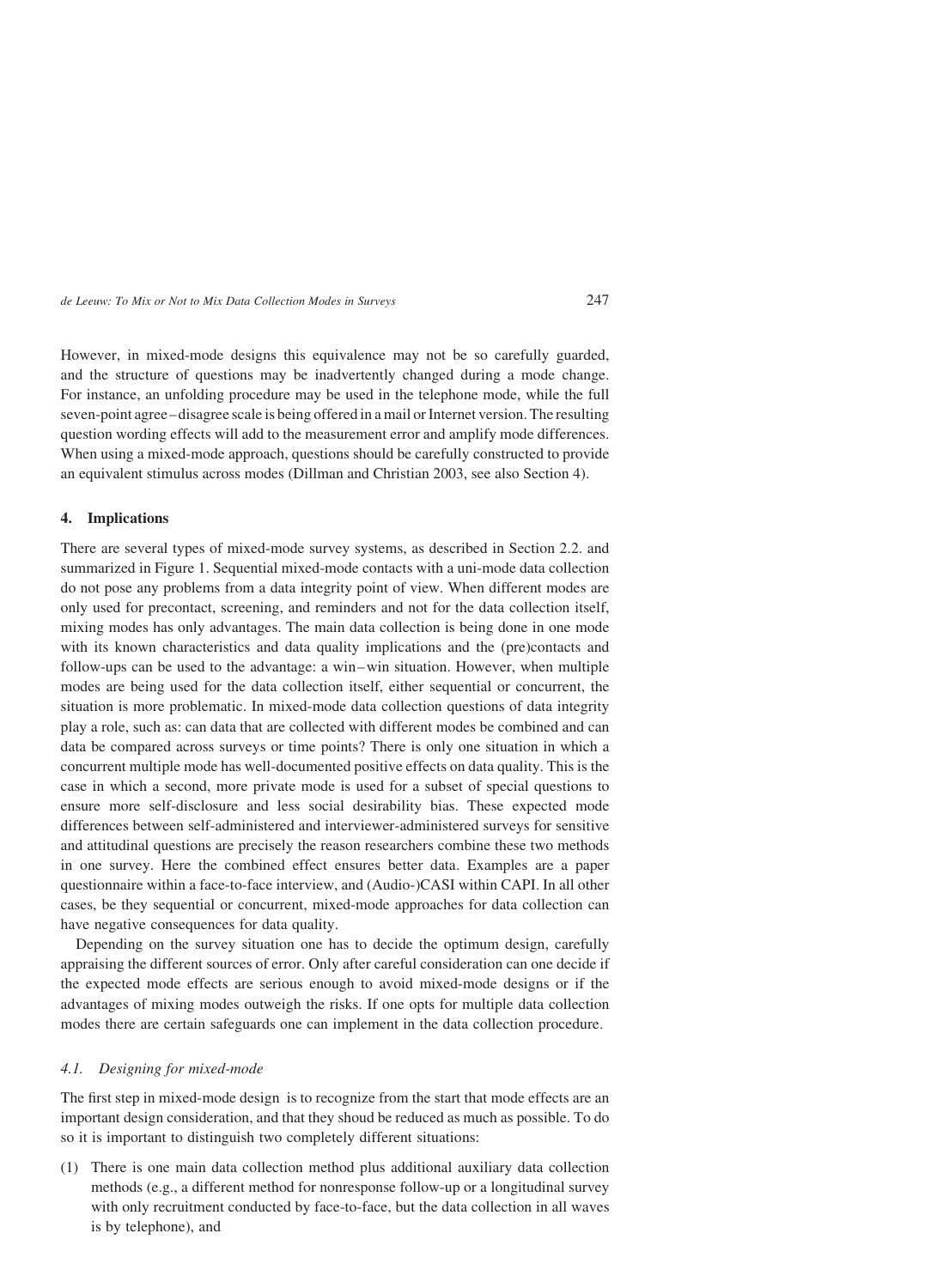(2) There is a truly multiple-mode design in which the different methods are equally important (e.g., a web/ mail or web/telephone mix in which respondents are given a choice).

In the first case, a main mode should be chosen that can best accommodate the survey situation. This main mode is used to its maximum potential; the other modes are used as auxiliary or complementary modes only, are adapted to the main mode and may be suboptimal and not used to their fullest potential (e.g., number of response categories in a telephone survey with face-to face follow-up). This is the mixed-mode situation Biemer and Lyberg (2003, pp. 208-210) describe. Dillman (2000, pp. 232-240) presents a number of principles for unimode design that are helpful in minimizing mode differences between main and auxiliary data collection modes. A good example is the study by Pierzchala, Wright, Wilson, and Guerino (2004), who used a mail, web, and CATI mix in a survey of college graduates. In the second case, there is not really a main versus an auxiliary mode, rather all modes are equal. Here one should go beyond the unimode design and use a generalized or universal mode design. In a unimode design one presents the same questions in the same layout in both modes, with the risk of not using a mode to its fullest potential. In a generalized mode design, one aims at presenting the same stimulus in each mode, instead of the same question, and abandons the one-questionnaire-fits-all paradigm. For example, a question in a telephone survey will not necessarily offer the same stimulus to a respondent if it is asked in a web survey, since a visual mode may change the meaning of the question and may therefore present a different stimulus to the respondent than an aural mode (for examples of visual presentation and its influence on question meaning, see Christian and Dillman 2004). Aiming at presenting the same stimulus in different modes is equivalent to modern theories on questionnaire translation, in which not the literal translation, but the translation of concepts is the key (cf. Harkness, Van de Vijver, and Johnson 2003; Harkness 2003). This may lead to situations in which a German questionnaire is translated into Austrian or Swiss German, and a British questionnaire is tailored to American or Australian English. Dillman's (2000) unimode design is a good starting point, but much fundamental, empirical research is needed to estimate what constitutes the same stimulus across different modes, and especially how new media and new graphical tools will influence this.

# 4.2. Empirically based adjustment

The second step focuses on the collection of additional data on mode effects for use in statistical adjustment. For instance, if in a longitudinal survey multiple modes are used (e.g., first face-to-face interviews and then telephone interviews), it is hard to decide whether a change over time is a real change for the person surveyed or if it is caused by the change in mode. Time effects and mode effects in the results are fully confounded. However, if at each time point a random subsample of respondents is investigated with the initial mode of the previous wave, and the majority with the main mode of the wave (e.g., a small subsample is interviewed face-to-face, while the intended mode is telephone interviews) a strict mode comparison is feasible and will provide the researcher with information about mode effects that can be used for statistical adjustment. In other words, if a longitudinal study is planned to have follow-ups using telephone interviews (or mailed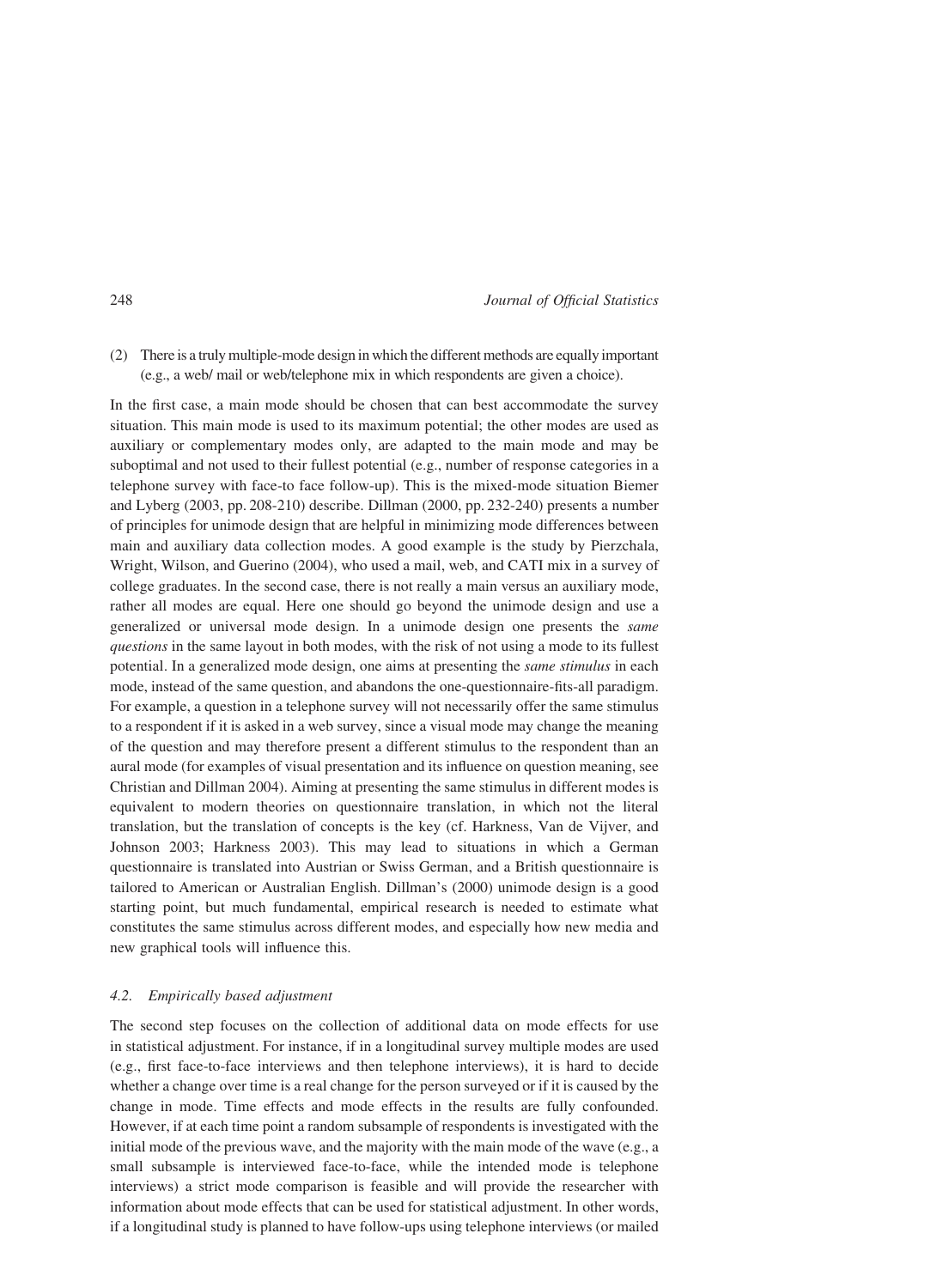questionnaires), but the first recruitment wave is a face-to-face interview, embed a mode experiment in the first follow-up and use these data for adjustment.

If for practical reasons a random subsample is not possible, for instance in an international study where some countries use mail/phone and other countries use face-toface interviews, limited experiments in each country may give valuable information. In these experiments one concentrates on those who can be interviewed with both modes, which of course is not necessarily a random sample of the whole country, but a more or less selective group (e.g., those with telephone access). In this group persons are assigned at random to a mode and a mode comparison is being performed. For instance, in a country that is sparsely populated, a mode comparison is performed in an area where it is still feasible to do both a face-to-face and a telephone interview. Or for those with Internet access one might conduct a small embedded mode experiment (e.g., telephone vs web); even if it is not a random subsample of the whole population it will provide information to extrapolate and assess the risk of mode effects.

As mode effects are confounded with selection effects, that is answers between the two modes may differ because of the mode or because of the fact that different subgroups responded in different modes, it is difficult to adjust for mode effects. In comparative research the situation is often worse, as one country may use one method and the other country another. Still a limited experiment can be designed where comparable subsamples in each of the countries (e.g., the urban population) are approached using the same method, which allows at least some control of mode effects.

Finally, if experiments are not possible at all, matching is an option. For example, in a concurrent mixed-mode survey, subjects are matched in both modes on important variables, such as age and education, to see if the matched groups are much different. Preferably, the variables on which matching takes place are measured independently of mode (e.g., register, sampling frame), but even if this is not possible, basic demographic questions are less mode sensitive than attitudinal questions, as respondents know the answer before the question is even asked (Balden 2004). Of course, this approach is much weaker than a fully embedded experiment with subsampling, or a limited experiment on a special subgroup. Still it may provide some insight into potential mode effects, and some empirical data are better than none.

### 5. Further Research/Research Agenda

- $\triangleright$  Mixed or multiple mode systems are not new, but new modes emerge and with them new mixes. This means that we have to update our knowledge about the influence of modes on data quality. We need comparative studies on new modes and mode effects, and preferably an integration of findings through meta-analysis.
- Multiple mode contact strategies are employed to combat survey nonresponse. Still we need more research on the optimal mixes, preferably including other indicators besides response rate, such as bias reduction and costs.
- **Let** Hardly any theoretical or empirical knowledge is available on how to design optimal questionnaires for mixed-mode data collection (e.g., unimode and generalized mode design). Empirical research is needed to estimate what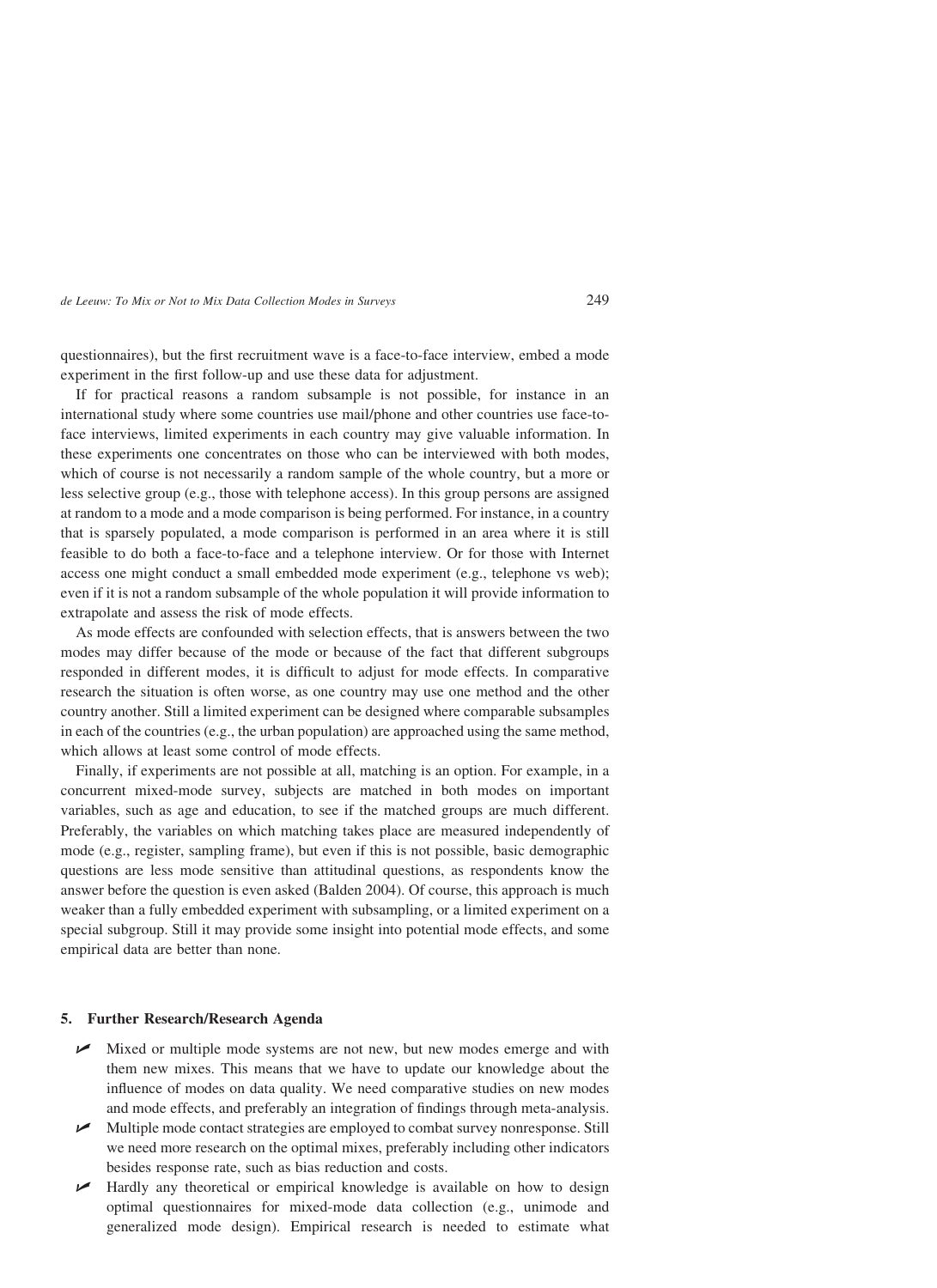constitutes the same stimulus across different modes, and especially how new media and new graphical tools will influence this.

- Adjustment or calibration strategies for mode mixes are still in an early phase, and more research is needed.
- $\triangleright$  In general, the implications of mixing modes, such as the relative importance and seriousness of errors, are hardly a topic of discussion. Mixed-mode designs are an important form of data collection, but the choice of a certain mix is often implicit. This choice should be made explicit and be part of the methodological section in each scientific article or report, just as a careful statement about (non)response is now required in many scientific journals.

### 6. References

- Alexander, C.H., Jr and Wetrogan, S. (2000). Integrating the American Community Survey and the Intercensal Demographic Estimates Program. Proceedings of the American Statistical Association at www.amstat.org/sections/srms/proceedings/ papers/2000\_046.pdf (accessed April 25, 2005).
- Alvey, W. (2004). Highlights from the Session on Web-based Data Collection. Federal Committee on Statistical Methodology: statistical policy seminar session on web based data collection, December, Washington: DC. To appear in the FCSM statistical policy working papers series.
- Balden, W. (2004). Multi-mode Data Collection: Benefits and Downsides. Paper presented at the 2004 Conference of the Great Lakes, Chapter of the Marketing Research Association, Cancun, Mexico. Power point file at http://glcmra.org/cancun accessed 15 April 2004(full paper upon request from the author).
- Bates, N. (2001). Internet versus Mail as a Data Collection Methodology from a High Coverage Population. Proceedings of the American Statistical Association, Section on Survey Research Methods. August.
- Beebe, T.J., Davern, M.E., McAlpine, D.D., Call, K.T., and Rockwood, T.H. (2005). Increasing Response Rates in a Survey of Medicaid Enrollees: The Effect of a Prepaid Monetary Incentive and Mixed-modes (Mail and Telephone). Medical Care, 43,  $411 - 414.$
- Bennett, M. and Trussell, N. (2001). Return Postage Type as Cooperation Stimulant for a Mail Mode Portion of a Multi-mode Survey. Paper presented at the 56th Annual AAPOR Conference, Montreal, Canada.
- Beullens, K. (2003). Evaluatie van een mixed-mode survey design [Evaluation of a mixedmode survey design]. Leuven: Katholiek Universiteit Leuven. [In Dutch].
- Biemer, P.P. and Lyberg, L.E. (2003). Introduction to Survey Quality. New York: John Wiley.
- Bishop, G.F., Hippler, H.-J., Schwarz, N., and Strack, F. (1988). A Comparison of Response Effects in Self-administered and Telephone Surveys. In R.M. Groves, P.P. Biemer, L.E. Lyberg, J.T. Massey, W.L. Nicholls, II, and J. Waksberg (eds), Telephone Survey Methodology, New York: John Wiley.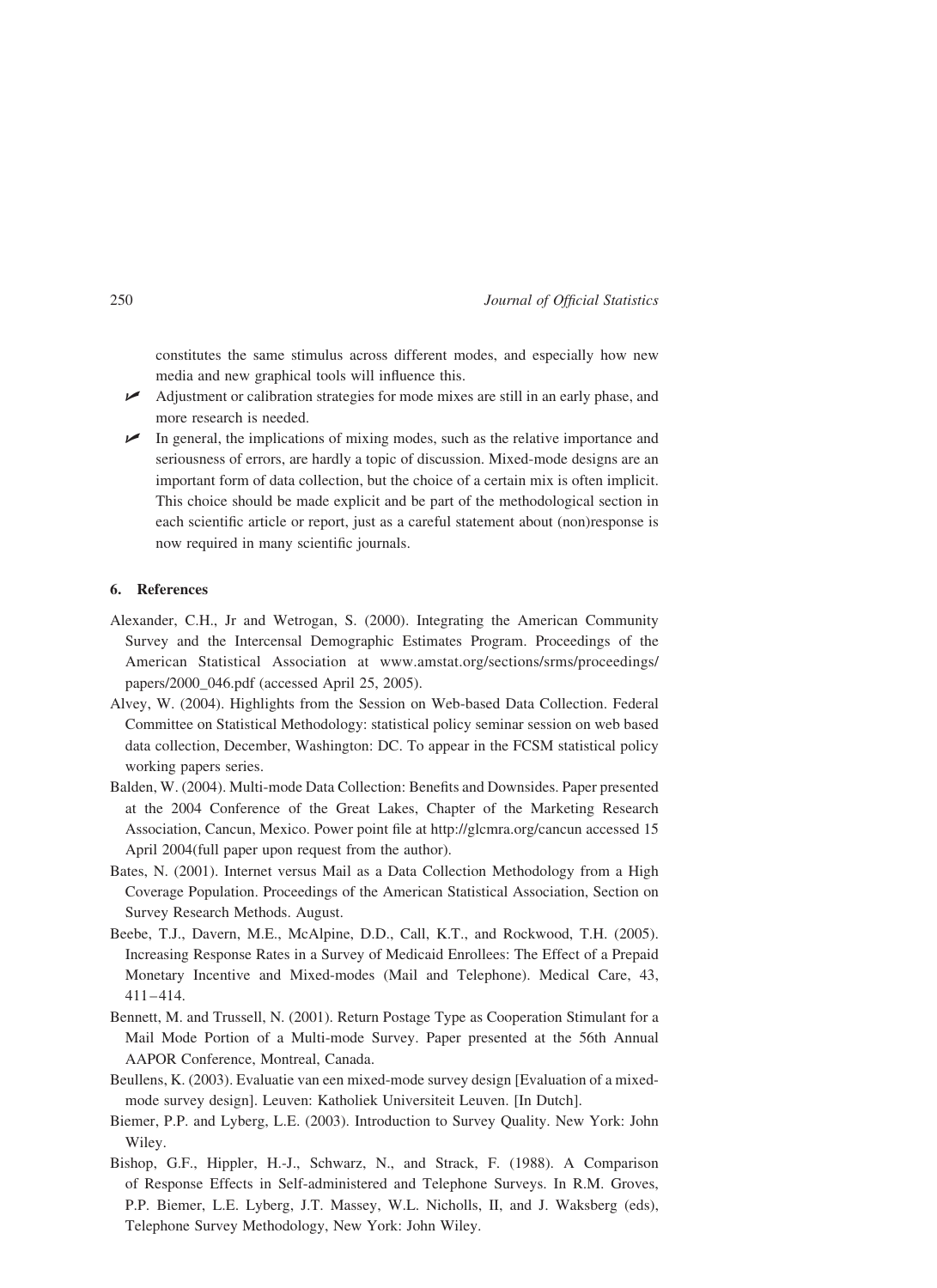- Brambilla, D.J. and McKinlay, S.M. (1987). A Comparison of Responses to Mailed Questionnaires and Telephone Interviews in a Mixed-mode Health Survey. American Journal of Epidemiology, 126, 962–971.
- Bäckström, C. and Nilsson, C. (2005). Mixed Mode: Handling Method-Differences Between Paper and Web Questionnaires. http://gathering.itm.mh.se/~cicbac, accessed March 2.
- Christian, L.M. and Dillman, D.A. (2004). The Influence of Graphical and Symbolic Language Manipulations of Responses to Self-administered Questionnaires. Public Opinion Quarterly, 68, 57-80.
- Connett, W.E. (1998). Automated Management of Survey Data: An Overview. In M.P. Couper, R.P. Baker, J. Bethlehem, C.Z.F. Clark, J. Martin, W.L. Nicholls, II, and J.M. O'Reilly (eds), Computer-assisted Survey Information Collection, New York: John Wiley.
- Couper, M.P. (2000). Web Surveys: A Review of Issues and Approaches. Public Opinion Quarterly, 64, 464 –494.
- Couper, M.P. and Nicholls, W.L. II (1998). The History and Development of Computerassisted Survey Information Collection Methods. In M.P. Couper, R.P. Baker, J. Bethlehem, C.Z.F. Clark, J. Martin, W.L. Nicholls, II, and J.M. O'Reilly (eds), Computer-assisted Survey Information Collection New York: John Wiley.
- Czaja, R. and Blair, J. (1996). Designing Surveys: A Guide to Decisions and Procedures. Thousand Oaks: Sage, Pine Forge Press. See also Czaja, R. and Blair, J. (2005) Designing Surveys: A Guide to Decisions and Procedures (second edition). Thousand Oaks: Sage, Pine Forge Press.
- Dillman, D.A. (2000). Mail and Internet surveys: The Tailored Design Method. New York: John Wiley.
- Dillman, D.A., Brown, T.L., Carlson, J., Carpenter, E.H., Lorenz, F.O., Mason, R., Saltiel, J., and Sangster, R. (1995). Effects of Category Order on Answers to Mail and Telephone Surveys. Rural Sociology, 60, 674 – 687.
- Dillman, D.A., Clark, J.R., and West, K.K. (1995). Influence of an Invitation to Answer by Telephone on Response to Census Questionnaires. Public Opinion Quarterly, 51,  $201 - 219.$
- Dillman, D.A. and Christian, L.M. (2003). Survey Mode as a Source of Instability in Responses Across Surveys. Field Methods, 15(2), 1 – 22.
- Dillman, D.A. and Mason, R.G. (1984). The Influence of Survey Method on Question Response. Paper presented at the annual meeting of the American Association for Public opinion Research, Wisconsin.
- Dillman, D.A., Phelps, G., Tortora, R., Swift, K., Kohrell, J., and Berck, J. (2005). Response Rate and Measurement Differences in Mixed-mode Surveys: Using Mail, Telephone, Interactive Voice Response and the Internet. Draft paper at homepage of Don Dillman (http://survey.sesrc.wsu.edu/dillman/) accessed April 14.
- Dillman, D.A. and Tarnai, J. (1988). Administrative Issues in Mixed-mode Surveys. In R.M. Groves, P.P. Biemer, L.E. Lyberg, J.T. Massey, W.L. Nicholls, II, and J. Waksberg (eds), Telephone Survey Methodology, New York: John Wiley.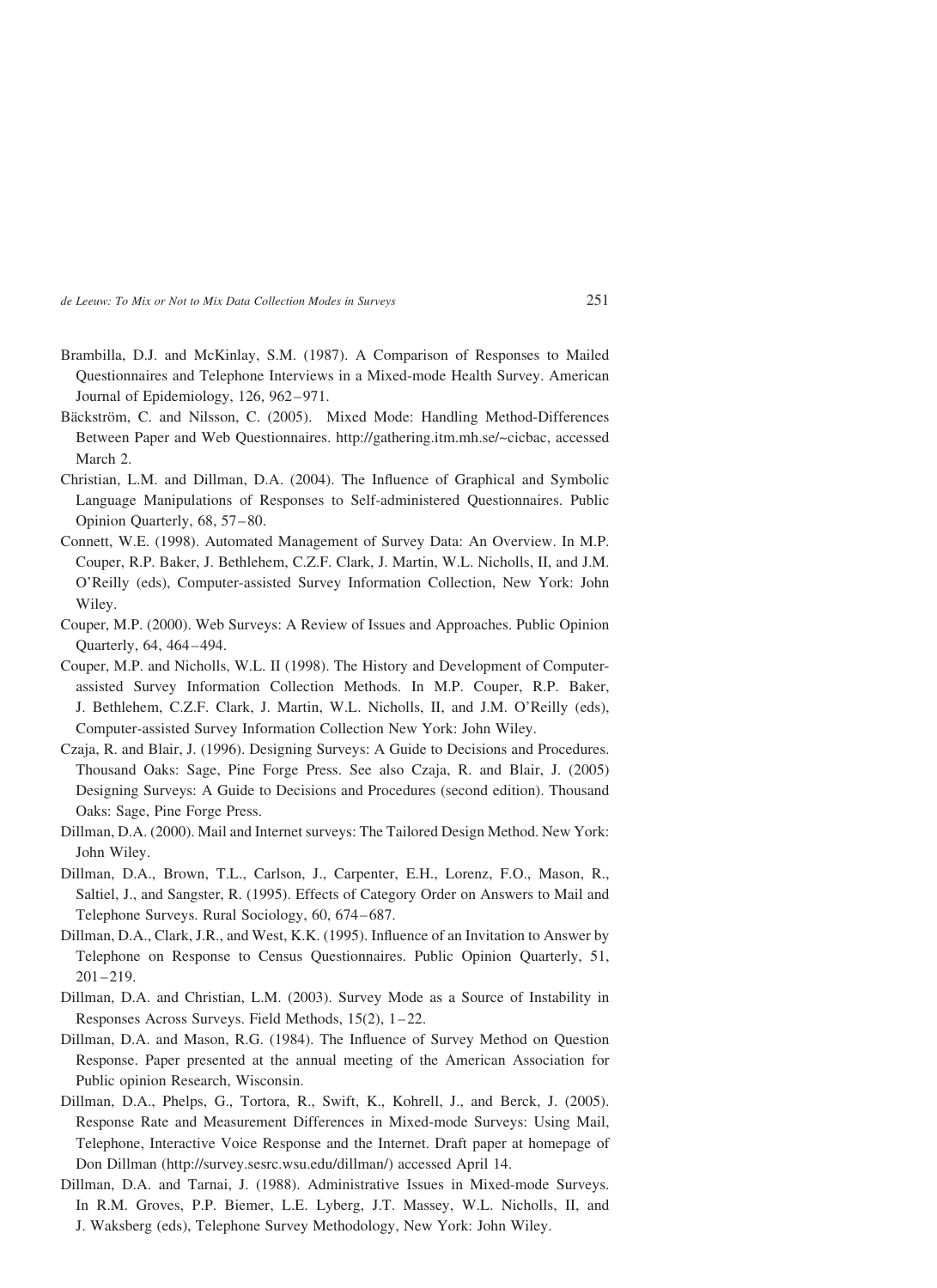- Fowler, F.J., Jr, Gallagher, P.M., Stringfellow, V.L., Zalavsky, A.M., Thompson, J.W., and Cleary, P.D. (2002). Using Telephone Interviews to Reduce Nonresponse Bias to Mail Surveys of Health Plan Members. Medical Care, 40, 190-200.
- Grembowski, D. and Phillips, D. (2005). Linking Mother and Child Access to Dental Care: A Multimode Survey. A NIH-funded study (grant # DE 14400). SESRC data report no 05-023. Pullman, WA: Washington State University.
- Groves, R.M. (1979). Actors and Questions in Telephone and Personal Interview Surveys. Public Opinion Quarterly, 43, 190-205.
- Groves, R.M. (1989). Survey Errors and Survey Costs. New York: John Wiley.
- Groves, R.M. and Couper, M.P. (1998). Nonresponse in Household Interview Surveys. New York: John Wiley.
- Groves, R.M. and Kahn, R.L. (1979). Surveys by Telephone: A National Comparison with Personal Interviews. New York: Academic Press.
- Groves, R.M. and Lepkowski, J.M. (1985). Dual Frame, Mixed-mode Survey Designs. Journal of Official Statistics, 1, 263 – 286. (www.jos.nu).
- Groves, R.M., Fowler, F.J., Jr., Couper, M.P., Lepkowski, J.M., Singer, E., and Tourangeau, R. (2004). Survey Methodology. New York: John Wiley.
- Harkness, J. (2003). Questionnaire Translation. In J.A. Harkness, F.J.R. van de Vijver, and P.Ph. Mohler (eds), Cross-cultural Survey Methods, New York: John Wiley.
- Harkness, J., Van de Vijver, F.J.R., and Johnson, T.P. (2003). Questionnaire Design in Comparative Research. In J.A. Harkness, F.J.R. van de Vijver, and P.Ph. Mohler, Crosscultural Survey Methods, New York: John Wiley.
- de Heer, W., de Leeuw, E.D., and van der Zouwen, J. (1999). Methodological Issues in Survey Research: A Historical Overview. Bulletin de Methodologie Sociologique, 64,  $25 - 48.$
- Heberlein, T.A. and Baumgartner, R. (1978). Factors Affecting Response Rates to Mailed Questionnaires: A Quantitative Analysis of the Published Literature. American Sociological Review, 43, 447 –462.
- Hochstim, J.R. (1967). A Critical Comparison of Three Stategies of Collecting Data from Households. Journal of the American Statistical Association. 62, 976– 989.
- Hox, J.J. and Boeije, H.R. (2005). Data Collection, Primary versus Secondary. In K. Kempf-Leonard (ed.). Encyclopedia of Social Measurement. San Diego, CA: Academic Press.
- Hox, J.J. and de Leeuw, E.D. (1994). A Comparison of Nonresponse in Mail, Telephone, and Face-to-face Surveys: Applying Multilevel Models to Meta-analysis. Quality and Quantity, 28, 329 –344.
- Jackson, C.P. (1992). Implementing Multimodal Surveys for Business Establishments. ICES Proceedings, American Statistical Association, Buffalo.
- Jackson, C.P. and Boyle, J.M. (1991). Mail Response Rate Improvement in a Mixedmode Survey. Proceedings ASA-SMRS: American Statistical Association at www.amstat.org/sections/srms/proceedings/ accessed 14 April 2005.
- Japec, L. (1995). Issues in Mixed-mode Survey Design. Stockholm: Statistics Sweden, March.
- Jordan, L.A., Marcus, A.C., and Reeder, L.G. (1980). Response Styles in Telephone and Household Interviewing: A Field Experiment. Public Opinion Quarterly, 44, 210–222.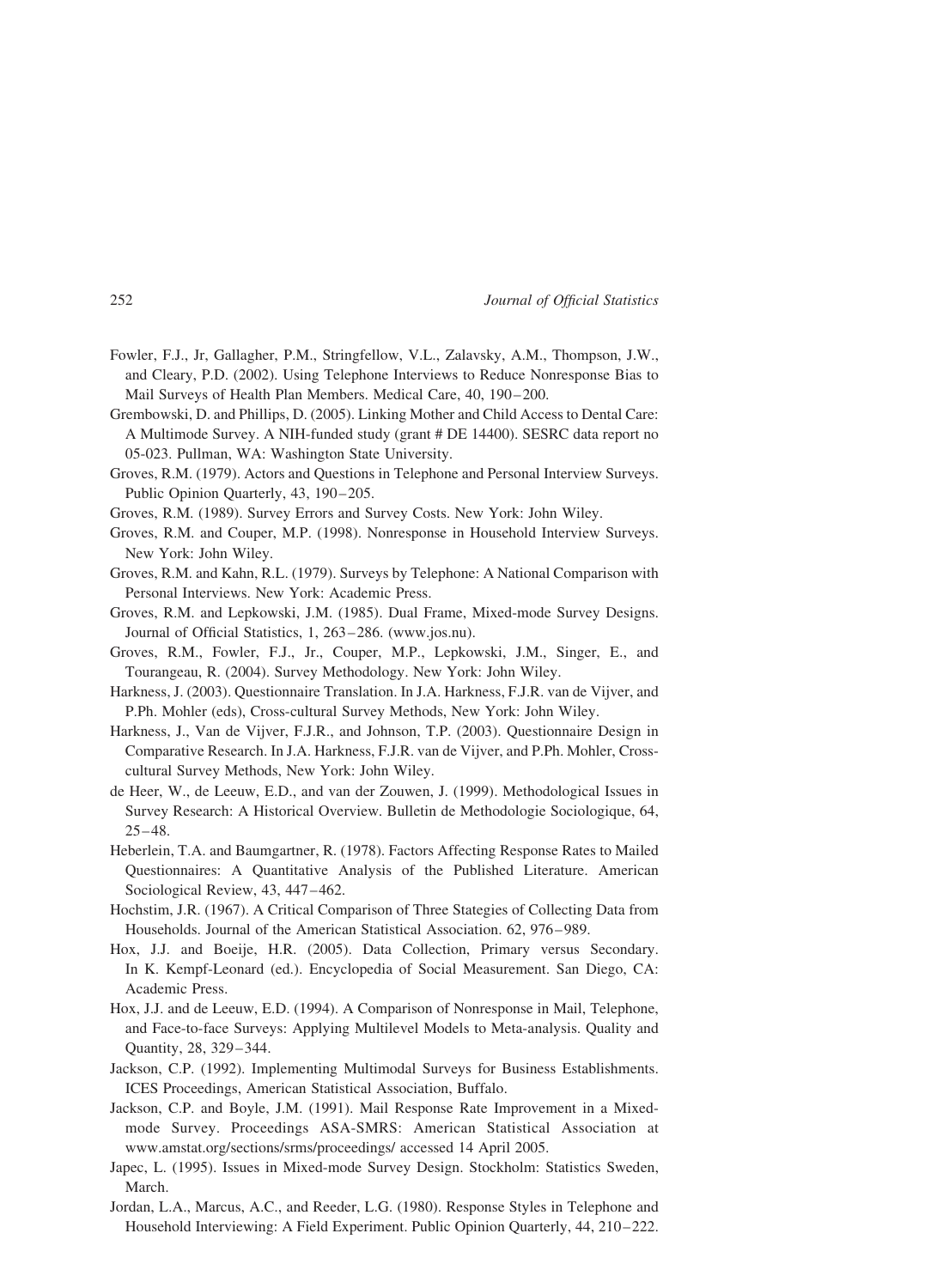- de Leeuw, E.D. (1992). Data Quality in Mail, Telephone, and Face-to-face Surveys. Amsterdam: TT-Publicaties.
- de Leeuw, E., Hox, J., Korendijk, E., Lensvelt-Mulders, G., and Callegaro, M. (2004). The Influence of Advance Letters on Response in Telephone Surveys: A Meta-analysis. Paper presented at the15 International Workshop on Household Survey Nonresponse, Maastricht, August.
- de Leeuw, E.D. (2002). The Effect of Computer-assisted Interviewing on Data Quality: A Review of the Evidence [CD-Rom]. In J. Blasius, J. Hox, E. de Leeuw, and P. Schmidt (eds), Social Science Methodology in the New Millennium, Opladen, FRG: Leske  $+$ Budrich.
- de Leeuw, E.D. and de Heer, W. (2002). Trends in Household Survey Nonresponse: A Longitudinal and International Comparison. In R.M. Groves, D.A. Dillman, J.L. Eltinge, and R.J.A. Little (eds), Survey Nonresponse, New York: John Wiley.
- de Leeuw, E. and Collins, M. (1997). Data Collection Methods and Survey Quality: An Overview. In L. Lyberg, P. Biemer, M. Collins, E. de Leeuw, C. Dippo, N. Schwarz, and D. Trewin (eds) Survey Measurement and Process Quality. New York: John Wiley.
- de Leeuw, E. and Van der Zouwen, J. (1988). Data Quality in Telephone and Face-to-face Surveys: A Comparative Meta-analysis. In R. Groves, P. Biemer, L. Lyberg, J. Massey, W. Nicholss, II,, and J. Waksberg (eds) Telephone Survey Methodology. New York: John Wiley.
- Link, M. and Mokdad, A. (2005a). Effects of Survey Mode on Self-reports of Adult Alcohol Consumption: Comparison of Web, Mail and Telephone. Journal of Studies on Alcohol (forthcoming).
- Link, M. and Mokdad, A. (2005b). Use of Alternative Modes for Health Surveillance Studies: Results of a Web/Mail/Telephone Experiment. Journal of Epidemiology (forthcoming).
- Lozar Manfreda, K., Vehovar, V. and Batagelj, Z. (2001). Web versus Mail Questionnaire for an Institutional Survey. In A. Westlake et al., The Challenge of the Internet. Association for Survey Computing.
- Macer, T. (2003). We Seek Them Here, We Seek Them There. How Technological Innovation in Mixed-mode Survey Software Is Responding to the Challenges of Finding Elusive Respondents. In R. Banks et al., Survey and Statistical Computing IV. The Impact of Technology on the Survey Process. Association for Survey Computing. See also Tim Macer (2004) CAWI and CATI. Software Reviews. In Quirks Marketing Review at www.meaning.uk.com.quirks/09.html (accessed April 15, 2005).
- McMahon, S.R., Iwamoto, M., Massoudi, M.S., Yusuf, H.R., Stevenson, J.M., David, F., Chu, S.Y., and Pickering, L.K. (2003). Comparison of E-mail, Fax, and Postal Surveys of Pediatricians. Pediatrics, 111, 299– 303.
- Nathan, G. (2001). Telesurvey Methodologies for Household Surveys–A Review and Some Thoughts for the Future. Survey Methodology, 27, 7 –31.
- Nicholls, W.L. II, Mesenbourg, T.L. Jr., Andrews, S.H. and De Leeuw, E. (2000). Use of New Data Collection Methods in Establishment Surveys. In J. Kovar et al., Proceedings of the Second International Conference on Establishment Surveys, American Statistical Association, Buffalo.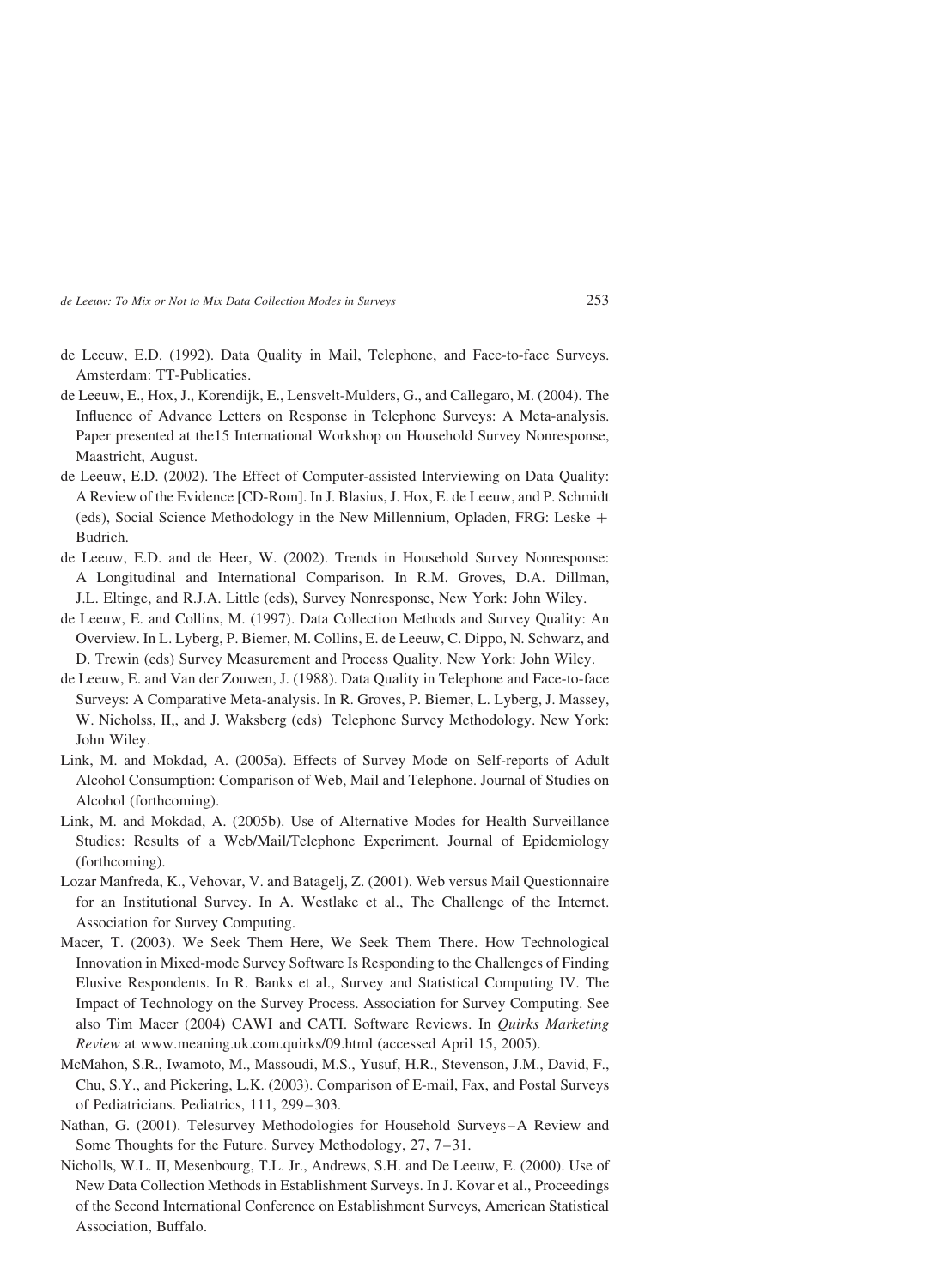- NSDUH-homepage at https://nsduhweb.rti.org/ Section Frequently Asked Questions. Accessed 28 April 2005.
- Oosterveld, P. and Willems, P. (2003). Two Modalities, One Answer? Combining Internet and CATI Surveys Effectively in Market Research. D.S. Fellows, Technovate, Amsterdam: ESOMAR.
- Parackal, M. (2003). Internet-based and Mail Survey: A Hybrid Probabilistic Survey Approach. Proceedings of the 2003 Australian Web Conference at http://ausweb.scu. edu.au/aw03/papers/parackal.html (accessed April 15, 2004).
- Paxson, M.C., Dillman, D.A., and Tarnai, J. (1995). Improving Response to Business Mail Surveys. In B.G. Cox, D.A. Binder, B.N. Chinappa, A. Christianson, M.J. Colledge, and P.S. Kott (eds), Business Survey Methods, New York: John Wiley.
- Pierzchala, M., Wright, D., Wilson, C., and Guerino, P. (2004). Instrument Design for a Blaise Multi-mode Web, CATI, and Paper Survey. At http://www.blaiseusers.org/ IBUCPDFS/2004/24.pdf (accessed 20 May 2005).
- Poe, G.S., Seeman, I., McLaughlin, J.K., Mehl, E.S., and Dietz, M.S. (1990). Certified versus First-class Mail in a Mixed-mode Survey of Next-of-kin Respondents. Journal of Official Statistics, 6, 157 –164, (www.jos.nu).
- Redline, C. and Dillman, D.A. (2002). The Influence of Alternative Visual Designs on Respondent's Performance with Branching Instructions in Self-administered Questionnaires. In Survey Nonresponse, Groves, R., Dillman, D.A., Eltinge, J., and Little, R. (eds), New York:Wiley.
- Rosen, R.J. and O'Connell, D. (1997). Developing an Integrated System for Mixed-mode Data Collection in a Large Monthly Establishment Survey. Proceedings of the American Statistical Association at www.amstat.org/sections/srms/proceedings/papers/1997 (accessed April 14, 2005).
- Saris, W.E. (1998). Ten Years of Interviewing Without Interviewers: The Telepanel. In M.P. Couper, R.P. Baker, J. Bethlehem, C.Z.F. Clark, J. Martin, W.L. Nicholls, II, and J.M. O'Reilly (eds), Computer-assisted Survey Information Collection, New York: John Wiley.
- Schwarz, N., Strack, F., Hippler, H.J., and Bishop, G. (1991). The Impact of Administrative Mode on Response Effects in Survey Measurement. Applied Cognitive Psychology, 5, 193-212.
- Schwarz, N., Hippler, H.J., Deutsch, B., and Strack, F. (1985). Response Categories: Effect on Behavioural Reports and Comparative Judgements. Public Opinion Quarterly, 49, 388 – 395.
- Siemiatycki, J. (1979). A Comparison of Mail, Telephone, and Home Interview Strategies for Household Health Surveys. American Journal of Public Health, 69, 238–245.
- Skjåk, K.K. and Harkness, J. (2003). Data Collection Methods. In J.A. Harkness, F.J.R. van de Vijver, and P.Ph. Mohler (eds), Cross-cultural Survey Methods, New York: John Wiley.
- Stoop, I.A.L. (2005). The Hunt for the Last Respondent. The Hague: Social and Cultural Planning Office (SCP).
- Tarnai, J. and Dillman, D.A. (1992). Questionnaire Context as a Source of Response Differences in Mail versus Telephone Surveys. In N. Schwarz and S. Sudman (eds), Context Effects in Social and Psychological Research, New York: Springer Verlag.